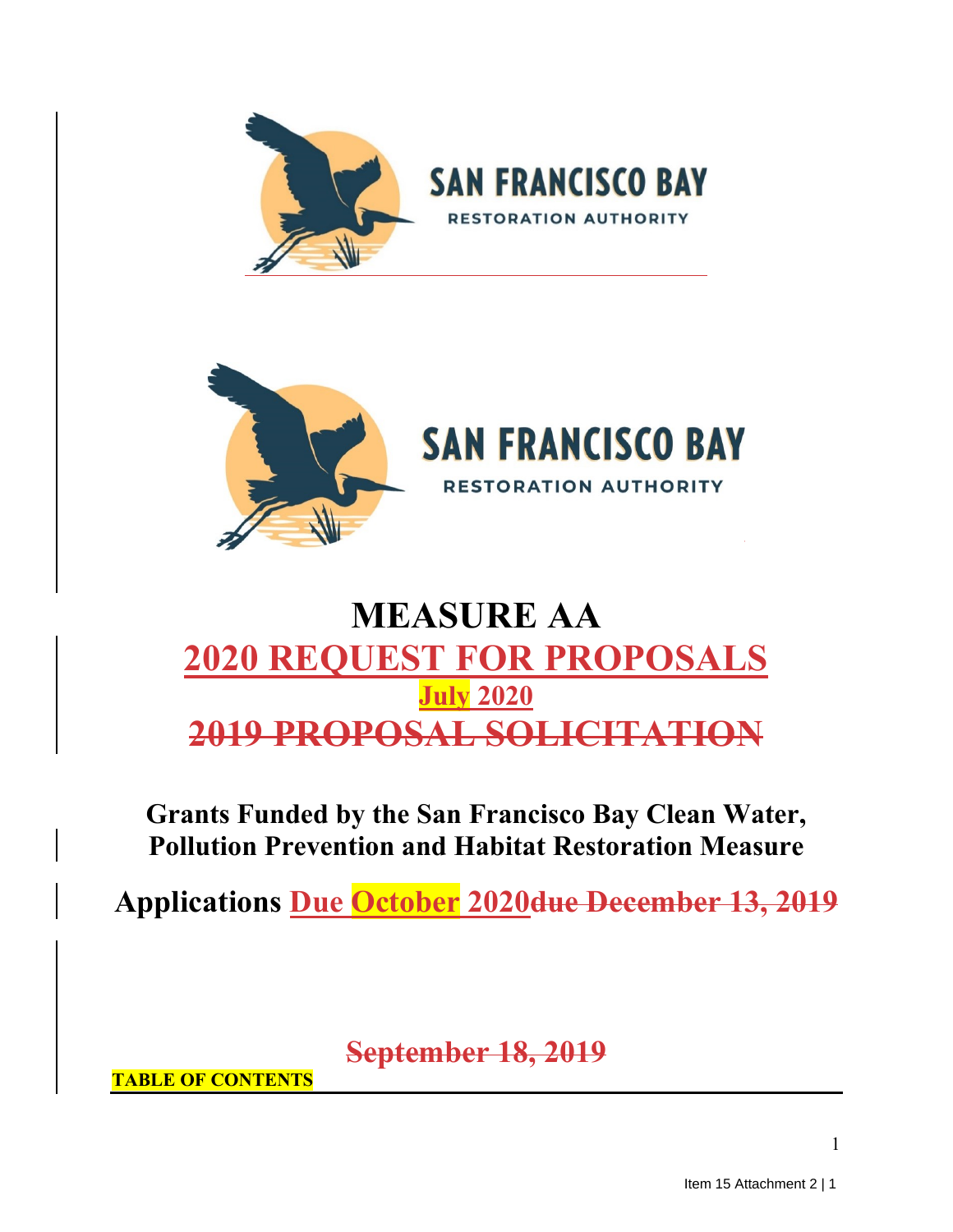| I.    | <b>Introduction</b>                                                        | 3           |
|-------|----------------------------------------------------------------------------|-------------|
|       | The San Francisco Bay Restoration Authority and the Restoration Act 3      |             |
|       | a. Measure AA: The San Francisco Bay Clean Water, Pollution Prevention and |             |
|       |                                                                            |             |
| II.   | <b>Eligibility and Required Criteria</b>                                   | 3           |
|       | <b>Eligible Grantees</b><br>a.                                             | 3           |
|       | b.                                                                         |             |
|       | $c_{\cdot}$                                                                |             |
|       |                                                                            |             |
| Ш.    | <b>Solicitation Priorities</b>                                             | 6           |
| IV.   | <b>Grant Application Process and Timeline</b>                              | 78          |
|       | a.                                                                         |             |
|       |                                                                            |             |
|       |                                                                            |             |
| V.    | <b>Application Review and Evaluation</b>                                   | 8           |
|       |                                                                            |             |
|       |                                                                            |             |
|       |                                                                            |             |
|       |                                                                            |             |
|       |                                                                            |             |
|       |                                                                            |             |
|       |                                                                            |             |
| VI.   | <b>Additional Information</b>                                              | 1144        |
|       | a.                                                                         |             |
|       |                                                                            |             |
|       |                                                                            |             |
|       | d.                                                                         |             |
|       | e.                                                                         |             |
|       | f.                                                                         |             |
| VII.  | <b>Grant Application</b>                                                   | <u>1245</u> |
| VIII. | <b>Appendices</b>                                                          | 1346        |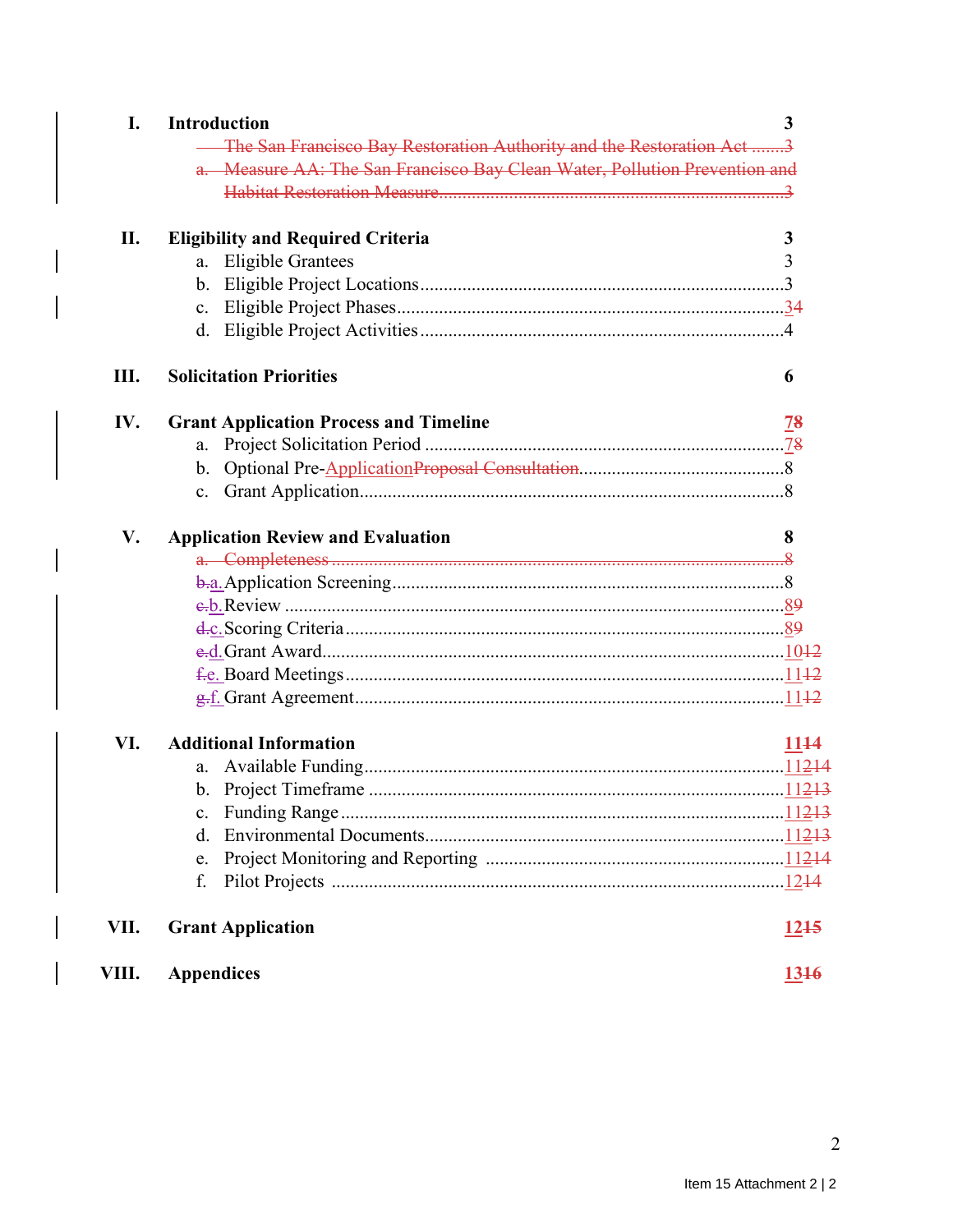### **I. Introduction**

# . The San Francisco Bay Restoration Authority and the Restoration Act The San Francisco Bay Restoration Authority ("Authority") is a regional government agency whose with a Governing Board made up of local elected officials appointed by the Association of Bay Area Governments (ABAG). Its purpose is to raise and allocate *fundsresources* for the restoration, enhancement, protection, and enjoyment of wetland and wildlife habitat in the San Francisco Bay and along the San Francisco Bayits shoreline. Funds are raised through The Authority was created by the California legislature in 2008 with the enactment of AB 2954 (Lieber), the San Francisco Bay Restoration Authority Act ("Restoration Act").

### . Measure AA, which was put: The San Francisco Bay Clean Water, Pollution Prevention and Habitat Restoration Measure

After the Authority's Governing Board placed Measure AA: San Francisco Bay Clean Water, Pollution Prevention and Habitat Restoration Measure ("Measure AA") on the June 7, 2016 ballot by the Authority and passed by, residents of the nine-county Bay Area in 2016. Measure AA voted with a 70% majority to pass it. This measure is a \$12 parcel tax, which will raise approximately \$25 million annually or \$500 million over twenty years, to fund shoreline projects that will-protect and restore San Francisco Bay through removing -

Measure AA proceeds will fund shoreline projects that protect and restore San Francisco Bay by: reducing trash, pollution, trash, and harmful toxins to improve; improving water quality; restoring habitat for fish, birds, and wildlife; protecting communities from floods; and increasing shoreline public access. and recreational areas. Proceeds will be disbursed via competitive grants, as outlined in this RFP.

Funds will be disbursed through Grant Rounds or through the Community Grants Program. If a project is eligible for the Grant Round, applicants can submit a full grant application. If a community-based project is directed to the Community Grants Program, Authority staff will work with the applicant to develop a full project proposal.

# **II. Eligibility and Required Criteria**

To be eligible for Measure AA funds, applicants must meet the eligibility criteria below for grantees, project locations, and projects. Eligibility and required criteria are based on the Restoration Act and Measure AA as described in the SFBRA Grant Program Guidelines (June 2017) and reviewed below.

### c.a.Eligible Grantees

Eligible grantees are federal, state, and local agencies; tribal governments; nonprofit organizations; and owners or operators of shoreline parcels in the San Francisco Bay Area, excluding the Delta primary zone.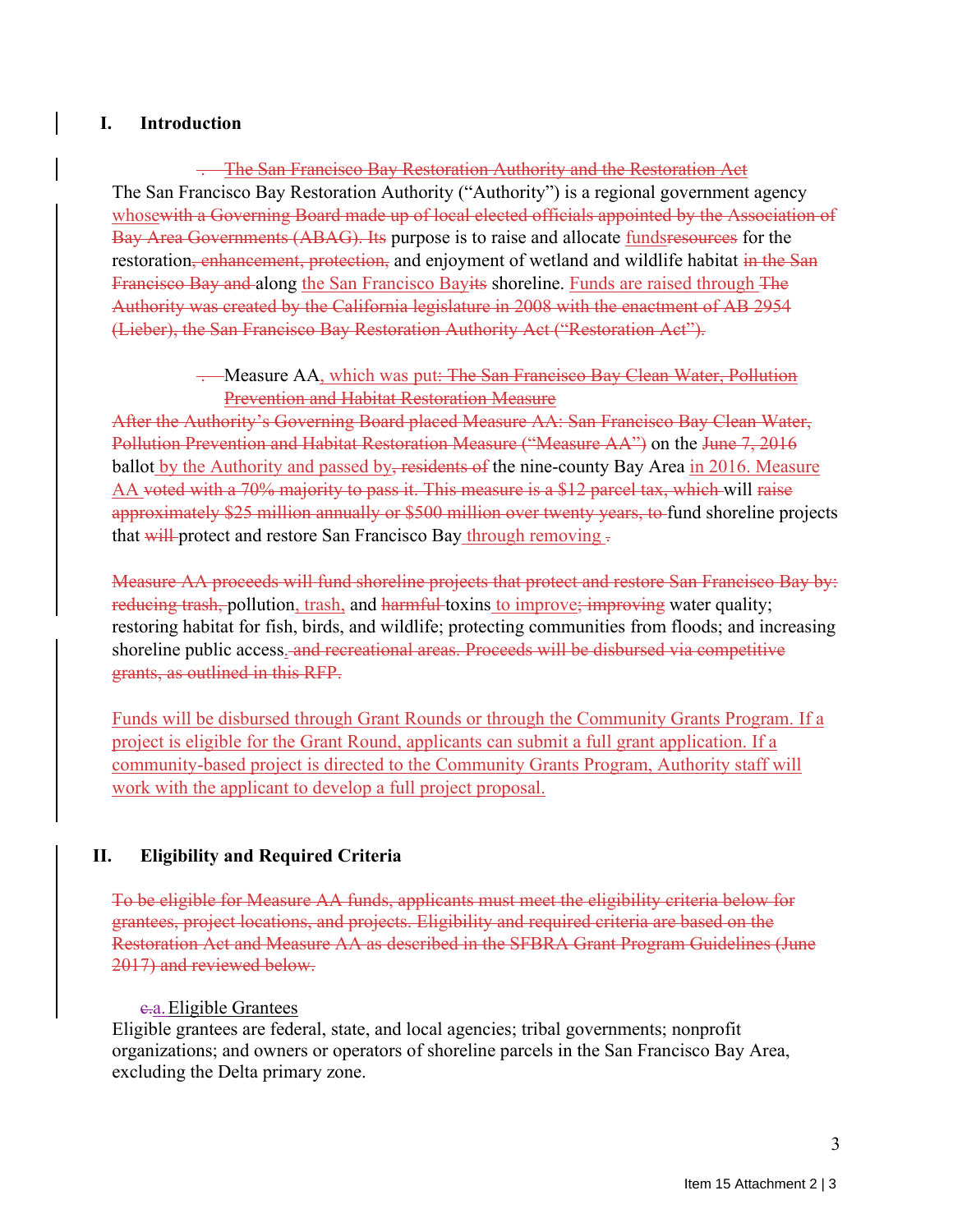### d.b.Eligible Project Locations

Projects To be eligible, projects must be located within the nine Bay Area counties:  $\epsilon$ Sonoma, Marin, Napa, Solano, Alameda, Contra Costa, San Mateo, Santa Clara, or City and County of San Francisco.

Projects must also be<sub>b</sub>, along the shorelines of San Francisco Bay, San Pablo Bay, Carquinez Strait, Suisun Bay, and most of the Northern Contra Costa County Shoreline (to the edge of, but not including, the Delta Primary Zone – see Appendix C), that are in areas consistent with guidance provided in the *Baylands Ecosystem Habitat Goals Science Update* (2015) and *Subtidal Habitat Goals Report* (2010), including:

- In subtidal areas (lying below mean low tide), within a reasonable distance of the shoreline;
- In baylands, i.e., areas that lie between the maximum and minimum elevations of the tides over multiyear cycles, including those areas that would be covered by the tides in the absence of levees or other unnatural structures, including the portion of creeks or rivers located below the head of tide; or
- On uplands adjacent to potential or actual tidal wetlands that can provide transitional habitat and/or marsh migration space, as well as areas that are needed to enhance the project's resilience to projected sea level rise.

### For a map of the Delta Primary Zone, see Appendix C.

#### g.c. Eligible Project Phases

Eligible project phases include acquisition<sup>1</sup>, planning and, design, environmental studies to prepare California Environmental Quality Act (CEQA) documentation, permitting, construction, monitoring and evaluation, operation and maintenance, and, scientific studies as part of the project to guide adaptive management, and maintenance.

# **h.d. Eligible Project Types and Activities**

<sup>&</sup>lt;sup>1</sup> If your project is an acquisition, please include details of the restoration benefits in the project description section of the application. See Appendix D (3. Eligible Project Phases) for details on acquisitions. The Authority will consider funding acquisitions (fee and/or less-than-fee (e.g. easement) interests in land where demonstrably significant opportunity exists to either protect existing natural baylands resources from loss, degradation or development or to meaningfully enhance or restore baylands resources and/or provide habitat-related public access and flood benefits. Eligible In general, the Authority will seek to fund the least costly, most efficient and effective method of securing the long-term benefits of site tenure; acquisitions will therefore be judged on the tangibility, significance and likelihood of success of the eventual restoration or enhancement opportunity. In addition to the eligibility and prioritization criteria for any other Measure AA-funded project, eligible acquisitions must:

**Be transacted with willing sellers;** 

<sup>•</sup> Be for no more than fair market value as determined in an approved appraisal pursued at or above USPAP standards;

<sup>•</sup> Have legal access to the property and be acceptably free and clear of defects of title;

<sup>•</sup> Be free of contamination that could impact the projected use and benefits of the property, as demonstrated through a Phase I environmental assessment or higher-level site analysis;

<sup>•</sup> Be secured in perpetuity for the Measure AA-purposes. For any acquisition by a private entity, a third-party public entity must partner to secure the public's interest in the acquisition.

<sup>•</sup> If an easement, include terms sufficient to achieve the protection, restoration, or public access purposes of the project.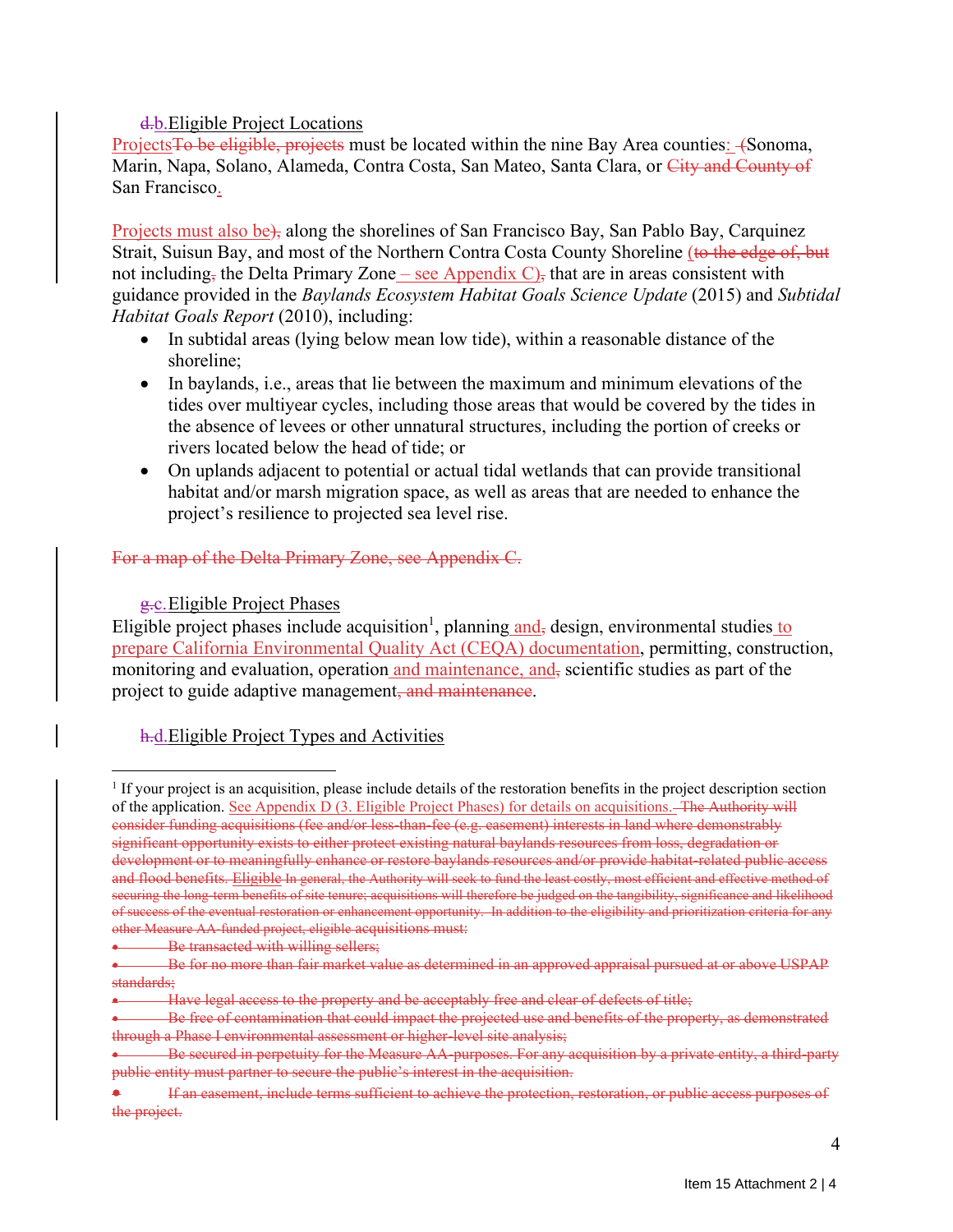# **To be eligible for Measure AA funds, prospective projects must qualify as one or more of the three Restoration Act project types listed below:**

### *1. Habitat Project*

A habitat project will restore, protect, or enhance tidal wetlands, managed ponds, or natural habitats on the shoreline in the San Francisco Bay area, excluding the Delta Primary Zone.<sup>2</sup> "Natural habitats" are considered those habitats that are consistent with existing guidance on baylands, riparian, and subtidal habitats, including those that have been modified by human activity, but still provide tangible wildlife support and/or ecological value.<sup>3</sup>

# *2. Flood Management, as part of a Habitat Project*

A flood management project will build or enhance shoreline levees or other flood management features that are part of a project to restore, enhance, or protect tidal wetlands, managed ponds, or natural habitats identified under Habitat Project (as defined in #1 above). Flood management projects will be considered part of a habitat project if the habitat project is in the planning stages, underway, or partially complete. Generally, flood management projects will be considered part of habitat projects if they are included in the plan, environmental documents, and/or permits for the particular habitat restoration project with which they are associated.

### *3. Public Access, as part of a Habitat Project*

A public access project will provide or improve public access or recreational amenities that are part of a project to restore, enhance, or protect tidal wetlands, managed ponds, or natural habitats identified in Habitat Project (as defined in #1 above). Public access projects will be considered part of a habitat project if the habitat project is in the planning stages, underway, or partially complete. Generally, public access projects will be considered part of habitat projects if they are included in the plan, environmental documents, and/or permits for the particular habitat restoration project with which they are associated.

# **Projects that qualify under the Restoration Act (see above)Eligible projects may receive funding for the following activities described in Measure AA:**

The *Safe, Clean Water and Pollution Prevention Program's* purpose is to remove pollution, trash and harmful toxins from the Bay in order to provide clean water for fish, birds, wildlife and people. Eligible activities are:

- a. Improving water quality by reducing pollution and engaging in restoration activities, protecting public health and making fish and wildlife healthier.
- b. Reducing pollution levels through shoreline cleanup and trash removal from the Bay.
- c. Restoring wetlands that provide natural filters and remove pollution from the Bay's water.

<sup>2</sup> A Delta Primary Zone map can be found in Appendix C.

<sup>&</sup>lt;sup>3</sup> A list of relevant local or regional plans regarding habitat types can be found in Appendix B.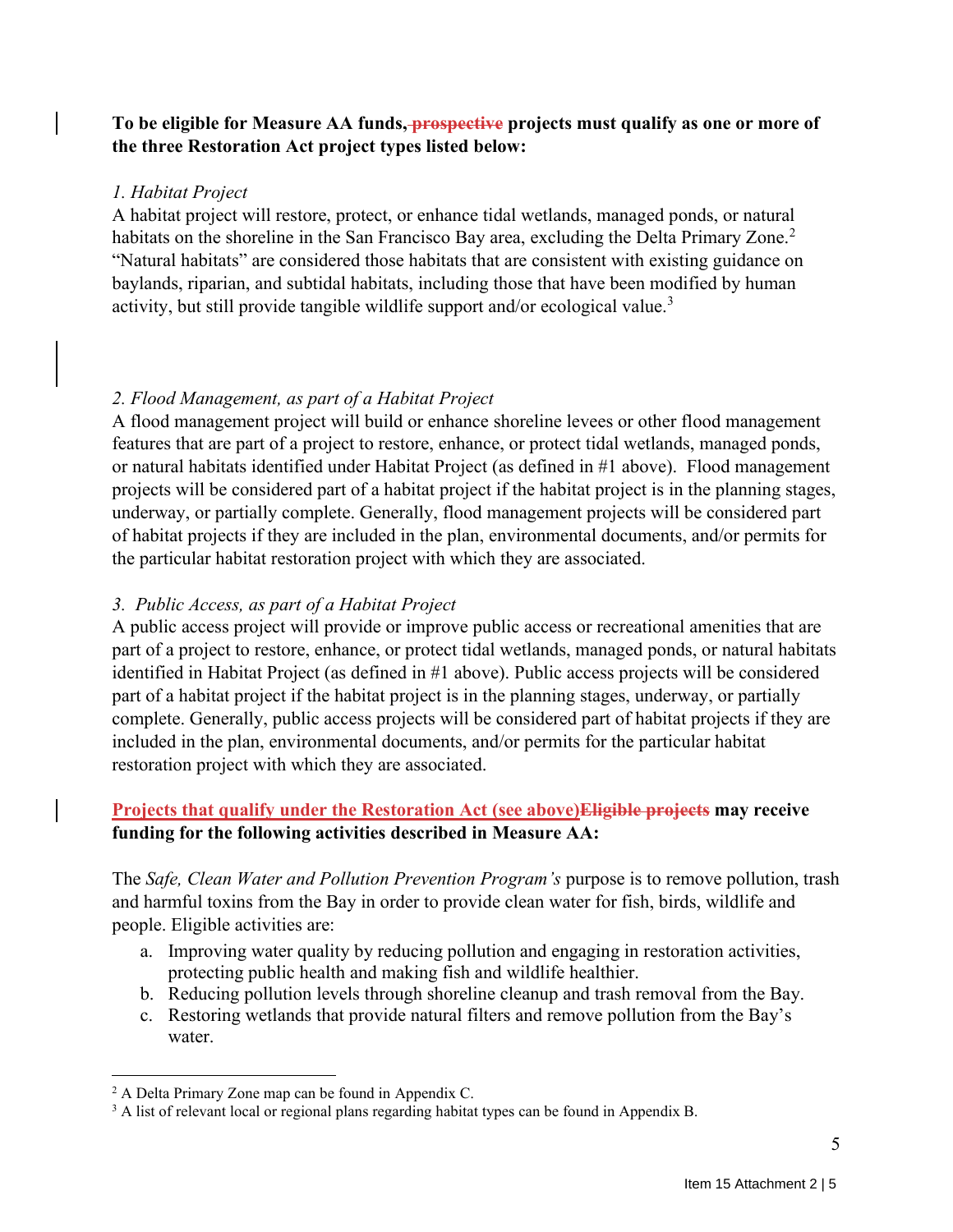d. Cleaning and enhancing creek outlets where they flow into the Bay.

The *Vital Fish, Bird and Wildlife Habitat Program's* purpose is to significantly improve wildlife habitat that will support and increase vital populations of fish, birds, and other wildlife in and around the Bay. Eligible activities are:

- a. Enhancing the San Francisco Bay National Wildlife Refuge, shoreline parks and open space preserves, and other protected lands in and around the Bay, providing expanded and improved habitat for fish, birds and mammals.
- b. Protecting and restoring wetlands and other Bay and shoreline habitats to benefit wildlife, including shorebirds, waterfowl and fish.
- c. Providing for stewardship, maintenance and monitoring of habitat restoration projects in and around the Bay, to ensure their ongoing benefits to wildlife and people.

The *Integrated Flood Protection Program's* purpose is to use natural habitats to protect communities along the Bay's shoreline from the risks of severe coastal flooding caused by storms and high water levels. Eligible activities are:

- a. Providing nature-based flood protection through wetland and habitat restoration along the Bay's edge and at creek outlets that flow to the Bay.
- b. Building and/or improving flood protection levees that are a necessary part of wetland restoration activities, to protect existing shoreline communities, agriculture, and infrastructure.

The *Shoreline Public Access Program'*s purpose is to enhance the quality of life of Bay Area residents, including those with disabilities, through safer and improved public access, as part of and compatible with wildlife habitat restoration projects in and around the Bay. Eligible activities are:

- a. Constructing new, repairing existing and/or replacing deteriorating public access trails, signs, and related facilities along the shoreline and managing these public access facilities.
- b. Providing interpretive materials and special outreach events about pollution prevention, wildlife habitat, public access, and flood protection, to protect the Bay's health and encourage community engagement.

# **Additional Eligibility Considerations**

Mitigation projects are generally not eligible for Measure AA funds. Mitigation projects are generally not eligible for Measure AA funds.<sup>4</sup> Environmental mitigation is the action or

<sup>&</sup>lt;sup>4</sup> The Restoration Authority will primarily fund voluntary habitat restoration projects. The Authority will not fund project impacts that are not compensated on-site as part of the restoration project (e.g. through private mitigation banks or other off-site mitigation actions). However, the Authority may fund the on-site compensatory requirements of a project that is eligible for Measure AA funds and that demonstrates net positive benefits. The Authority may contribute to a project that is making use of mitigation funds, but the Authority's share of the funds must pay for an incremental improvement beyond compensation for damages that may have occurred elsewhere as part of the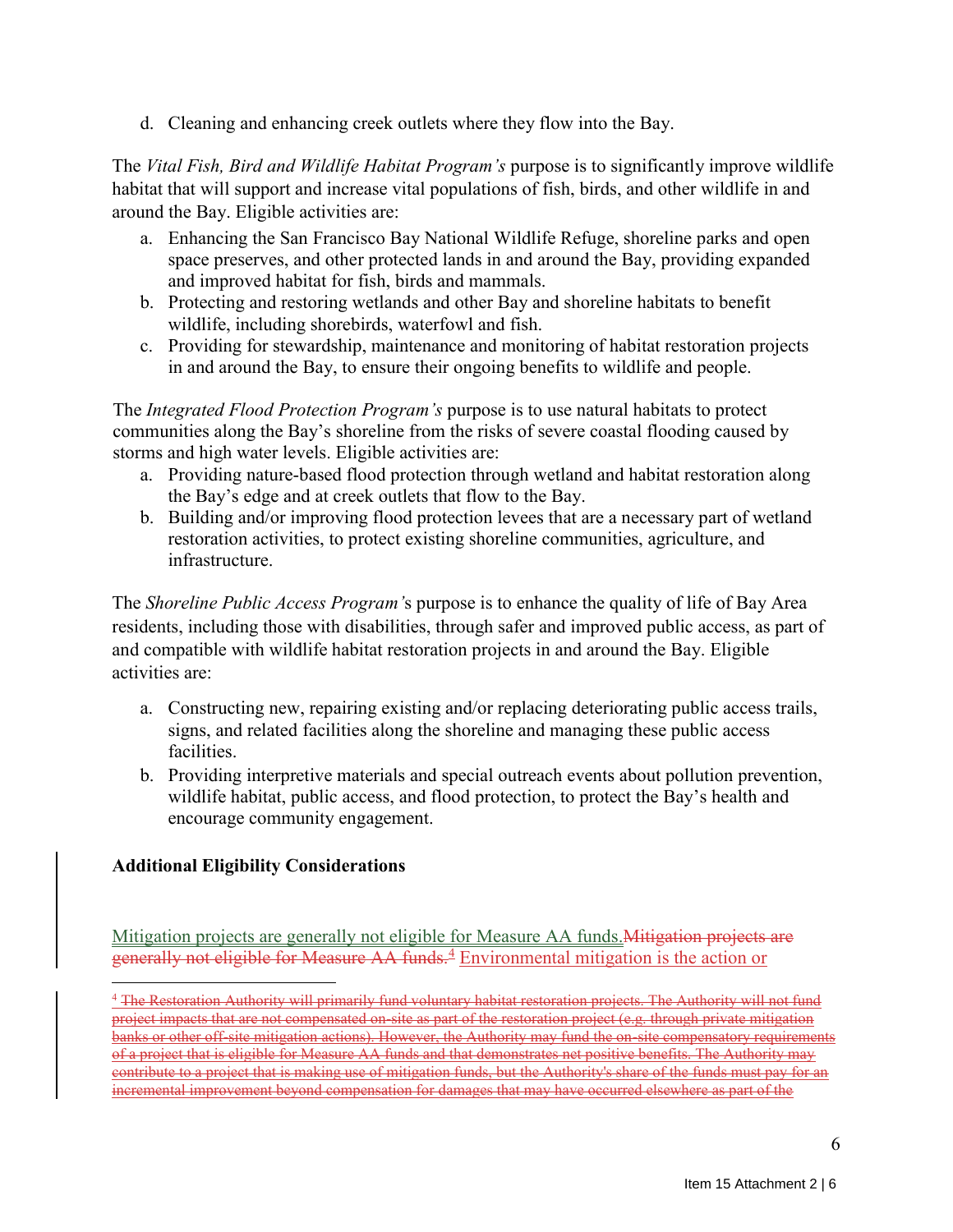activity required by a regulatory agency to remedy, reduce, or offset known negative impacts to the environment.

Mitigation projects are generally not eligible for Measure AA funds. Additionally, tAdditionally, tTThe Authority's grant funding is also not intended to go towards the cost of dredging navigation channels, ports, or marinas, but the Authority may provide grant funds to support the incremental cost of delivery of dredged material to a restoration project that requires sediment in order to achieve habitat restoration goals. The Authority may also consider funding projects that incorporate dredging into the design of a restoration or enhancement effort, where the dredge design approach is based on sustainable geomorphic processes using best available science. Please refer to the Grant Program Guidelines for eligibility requirements for mitigation projects and habitat restoration projects using dredged material...

# **III. Solicitation Priorities**

EligibleThe Authority will give priority to eligible projects will be evaluated on the depth and breadth with which theythat achieve as many as possible of the following priorities:

- a. Have the greatest positive impact<sup>5</sup> on the Bay as a whole, in terms of clean water, wildlife habitat and beneficial use to Bay Area residents.
- b. Have the greatest long-term impact<sup>6</sup> on the Bay, to benefit future generations.

mitigation requirements.See Appendix D (5A. Voluntary vs Mitigation Projects) for more details on mitigation projects (5A. Voluntary vs Mitigation Projects) and projects that involve dredgingdredging projectsbeneficial use of dredged sediment (5B. Beneficial Use of Dredged Sediment)beneficial.

<sup>5</sup> *Greatest positive impact* refers to projects that demonstrate, through the use of established best available scientific knowledge<sub>is</sub> adopted regional and local plans<sub>is</sub> and relevant studies, the greatest potential benefits to the Bay ecosystem. In addition, they include restoration projects that provide co-benefits, including, but not limited to, improved flood protection, public access and recreational amenities, beneficial reuse of dredged material and carbon sequestration.

<sup>6</sup> *Greatest long-term impact* refers to projects that best demonstrate an ability to provide benefits over long timeframes despite the potential for changing circumstances such as changes in freshwater supply, sediment delivery, species composition, and rising sea levels. Projects should use the best available science to incorporate future climate variability, ideally providing resilience across multiple climate change scenarios.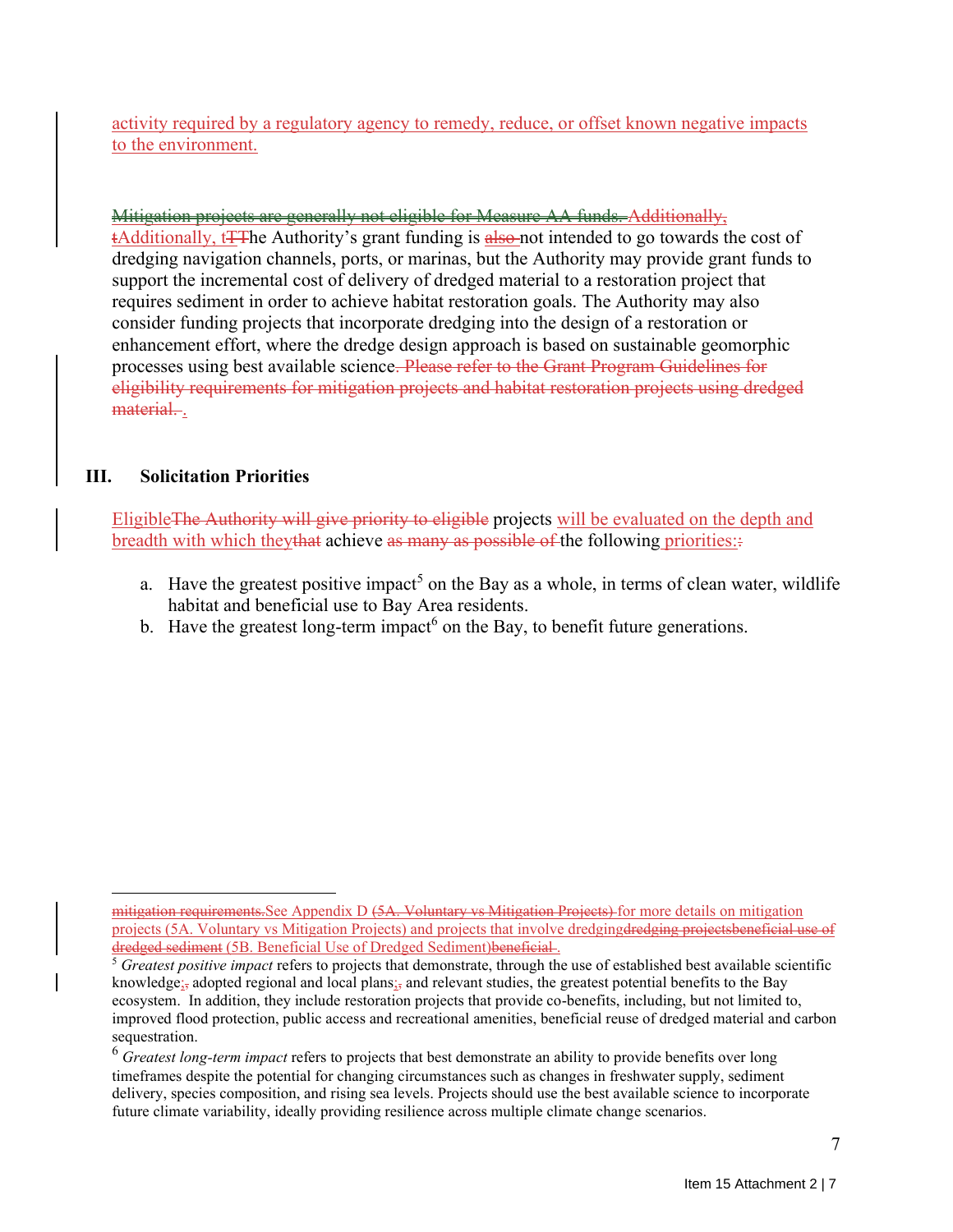- c. Provide for geographic distribution<sup>7</sup> across the region and ensure that there are projects funded in each of the nine counties in the San Francisco Bay Area over the life of Measure  $AA$ <sup>8</sup>
- d. Increase impact value by leveraging state and federal resources and public/private partnerships.
- e. Benefit economically disadvantaged communities<sup>9</sup>.
- f. Benefit the region's economy, including local workforce development<sup>10</sup>, employment opportunities for Bay Area residents, and nature-based flood protection for critical infrastructure and existing shoreline communities.
- g. Work with local organizations and businesses to engage youth and young adults and assist them in gaining skills related to natural resource protection.
- h. Incorporate monitoring, maintenance and stewardship to develop the most efficient and effective strategies for restoration and achievement of intended benefits.
- i. Meet the selection criteria of the Coastal Conservancy's San Francisco Bay Area Conservancy Program and are consistent with the San Francisco Bay Conservation and Development Commission's coastal management program and with the San Francisco Bay Joint Venture's implementation strategy.<sup>11</sup>

- North Bay (Sonoma, Marin, Napa, and Solano Counties): 9% minimum allocation;
- East Bay (Alameda and Contra Costa Counties): 18% minimum allocation;
- West Bay (City and County of San Francisco and San Mateo County): 11% minimum allocation; and
- South Bay (Santa Clara County): 12% minimum allocation.

<sup>8</sup> Geographic distribution will be assessed by the location of projects proposed and assessed over multiple grant cycles.

9 *"An economically disadvantaged community* (EDC) is defined as a community with a median household income less than 80% of the area median income (AMI). Within this set of low-income communities, communities of particular concern include those that: are historically underrepresented in the environmental policymaking and/or projects, bear a disproportionate environmental and health burden, are most vulnerable to climate change impacts due to lack of resources required for community resilience, or are severely burdened by housing costs, increasing the risk of displacement." A proposed project's ability to provide benefits to these communities will be judged based on the basis of the direct involvement and support of local community groups; a demonstrated track record working within communities; the use of proven strategies to increase relevance of messaging and outreach; and the ability to alleviate multiple stressors within communities, including, but not limited to, addressing the need for additional recreational amenities, resilience to climate change, reductions in pollution burden, greater civic engagement, and enhanced leadership development opportunities. For examples of proven strategies, see the State Coastal Conservancy's *Tips for Meaningful Community Engagement*, http://scc.ca.gov/files/2019/04/Tips-for-Meaningful-Community-Engagement.pdf.

 $10$  The Authority requires grantees to negotiate, enter into and execute a project labor agreement with the local building trades council or councils, subject to certain conditions and exceptions outlined in its Resolution 22, adopted November 30, 2016.

 $<sup>11</sup>$  See Appendix A for the selection criteria of the Coastal Conservancy's San Francisco Bay Area Conservancy</sup> Program, the San Francisco Bay Conservation and Development Commission's Coastal Management Program, and the San Francisco Bay Joint Venture's Implementation Strategy and project list link. This criteria is captured via three separate questions in the grant application.

<sup>7</sup> *Geographic distribution* refers to projects that contribute to Measure AA's funding distribution requirement. Over the life of Measure AA, 20 years, 50% of funds will be allocated based on geographic distribution to each of the four Bay Area regions, which are defined as follows: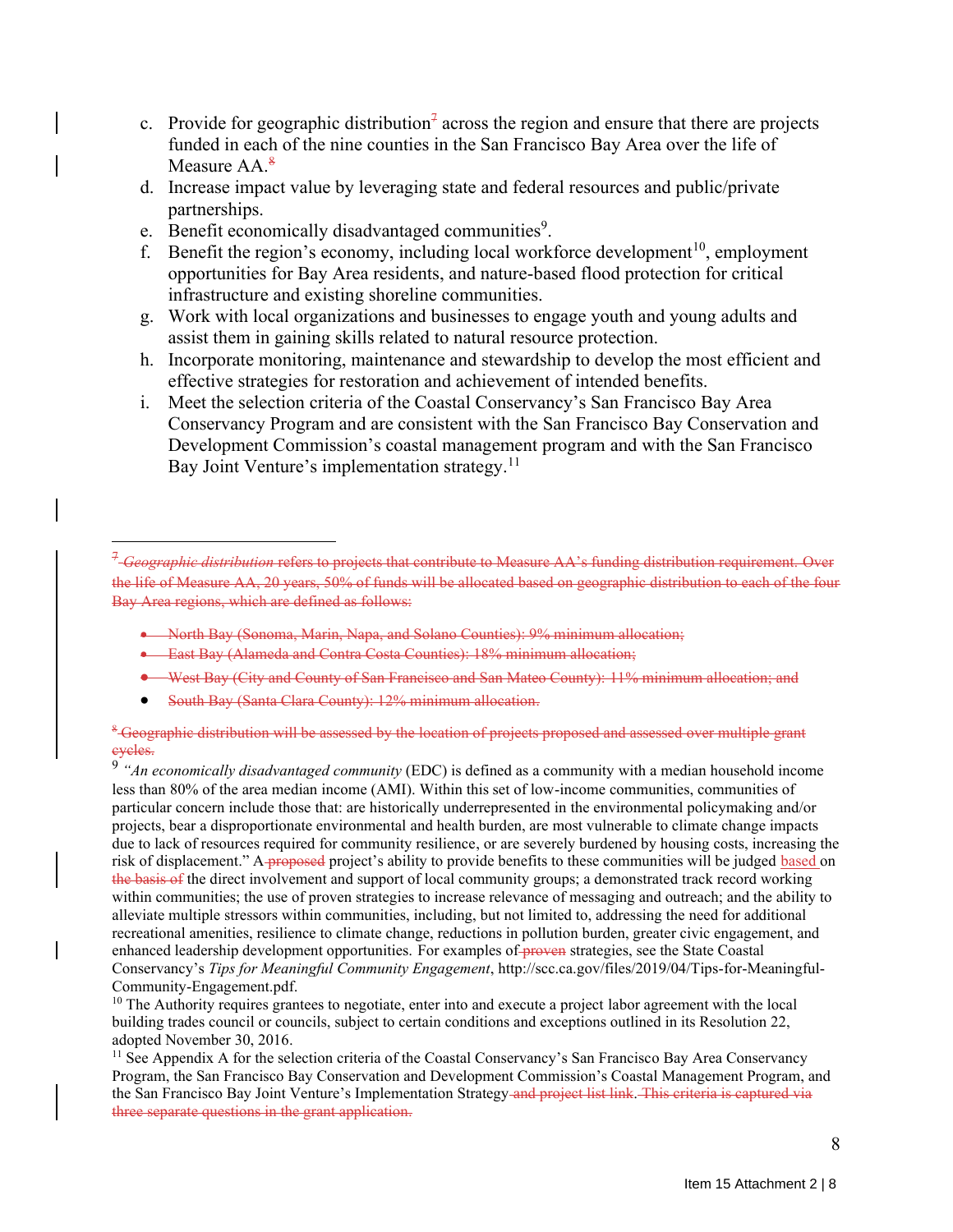# **VII.IV. Grant Application Process and Timeline**

### a. Project Solicitation Period

Annual Requests for Proposals funded with funds generated by Measure AA will be posted on the Authority's website and sent out to the Authority's mailing lists.

The Authority anticipates a 9-month grant award schedule, as outlined below, for this current grant round. The evaluation and grant recommendation periods below are subject to change.

| <b>Request for ProposalsSolicitation</b> | July 2020September 18, 2019        |
|------------------------------------------|------------------------------------|
| Released                                 |                                    |
| <b>Pre-Application Period</b>            | July 2020 to September 2020        |
| Informational Webinar (optional)         | <b>August 2020</b> October 9, 2019 |
| <b>Full Applications Proposals Due</b>   | October 2020 December 13, 2019     |
| Evaluation                               | Fall 2020 to Winter 2019 to Spring |
|                                          | 2020/2021                          |
| Grant Funding Recommendations and        | Spring 2021 Early Summer 2020      |
| <b>Board Meeting</b>                     |                                    |

The link to sign up for the webinar will be posted on the Authority's website and sent out to the Authority's mailing list.

All Authority grants will be awarded at a San Francisco Bay Restoration Authority Governing Board meeting. The specific meeting when a grant will be considered will depend on project readiness and staff capacity.

### b. Optional Pre-ApplicationProposal Consultation

Applicants are strongly encouraged to submit a pre-application, so consult with Authority staff can determine if a project is eligible for the Grant Round or the Community Grants Program. Authority staff will follow up with a phoneprior to submitting their applications. Pre-proposal consultation. If a project is eligible for the Grant Round, applicants can submit a full grant application. If a community-based project is directed to the Community Grants Program, Authority staff will work with the will be available to any potential applicant to develop a full project proposal.but will not be required.

# c. Grant Application

Applicants must submit a completegrant application to [grants@sfbayrestore.org.](mailto:grants@sfbayrestore.org)eover page, and a grant application form. All of these materials are posted on the San Francisco Bay Restoration Authority's Grants webpage [\(http://www.sfbayrestore.org/restoration-authority-grants\)](http://sfbayrestore.org/restoration-authority-grants).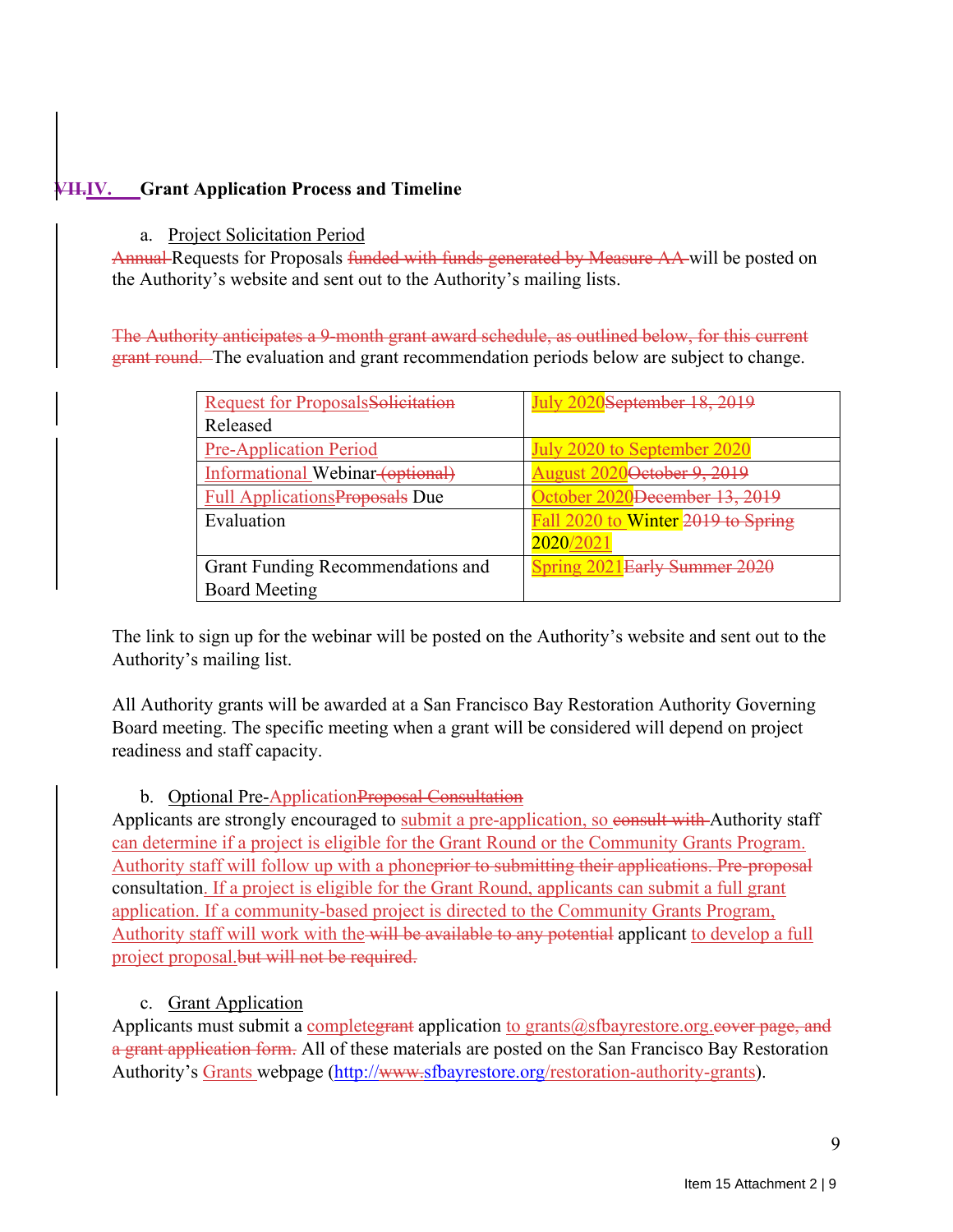Applicants can demonstrate community support for their projects by including support letters from community representatives.

The cover page includes a section for performance measures. The Authority uses performance measures to track the expected outcomes of activities funded by of the Measure AA grant program. Applicants need only provide expected outcome data for those performance measures that are relevant to their projects. During application review, expected outcome performance measure data will be considered in the context of the project purpose and will not directly influence scoring. See the Grant Program Guidelines for additional information about performance measures.

# **IX.V. Application Review and Evaluation**

### . Completeness

Grant applications will be initially screened by Authority staff for completeness. Incomplete grant applications will be returned to the applicant. Applicants may choose to complete their application and resubmit it within five business days, or in a future solicitation period.

# a. Application Screening

The Authority staff will screen-complete grant applications to ensure that:

- The project and potential grantee meets the Authority's eligibility requirements as outlined in the Authority's enabling legislation;
- Proposed activities are eligible for funding as set forth in Measure AA; and
- The project will be ready to use Authority funds within 12 months of the application due date. The Authority will only authorize funding for construction projects that have completed CEQA analysisConstruction projects can use Authority funds only after CEQA is complete.
- If an application doesProjects will have environmental documents completed in time to be presented to the Governing Board by September 2020.

Applications that do not pass the screening process, will not proceed to the review process. Authority staff will notify the applicant. Upon The applicant may request, feedback from Authority staff will provide feedback on whether and how the proposal could be modified to meet the screening criteria, and the applicant may resubmit it in a future grant roundsolicitation period.

# b. Review

Complete applications that have passed the screening process will be reviewed and evaluated by a minimum of three professionals with relevant expertise in the Authority's program areas (as described in the enabling legislation and Measure AA). Reviewers may include, but are not limited to, public agency staff, consultants, academics, Authority staff and Advisory Committee members. All reviewers who are not subject to the Authority's Conflict of Interest Code will be required to document that they do not have a conflict of interest in reviewing any proposals. All reviewers will evaluate each proposal in accordance with the scoring criteria as described below.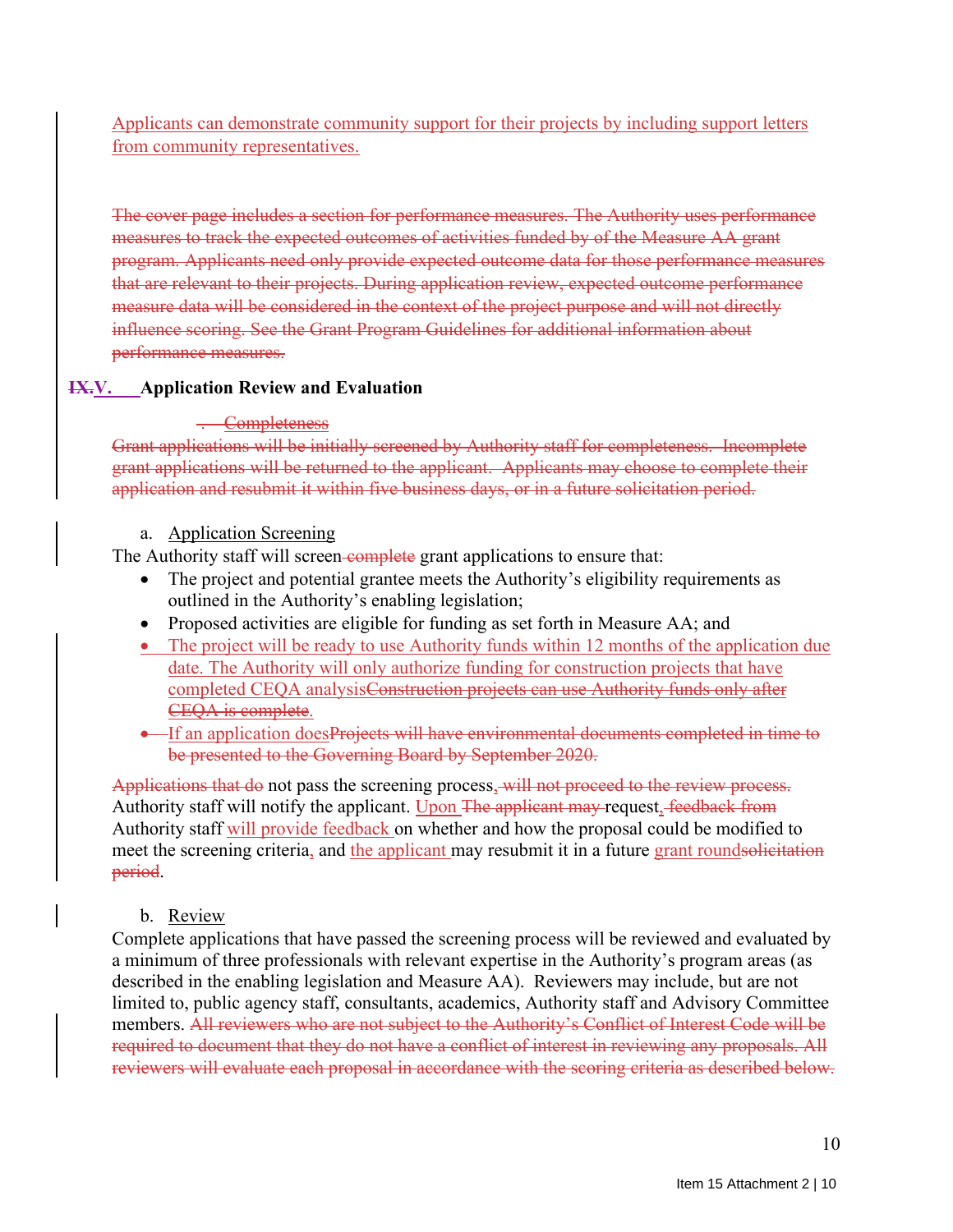# c. Scoring Criteria: Quantitative and Qualitative

Reviewers will score projects quantitatively within the categories below, as well as evaluate projects qualitatively against one another.

| Criteria                                                                                                                                                                                                                                                                                                                                                                                                 |                                                                         | <b>Points</b>                                                                                                                                                                                                                                                                                                                                                                                                                                                                            | <b>Where to Find the Corresponding</b><br><b>Content in the Grant Application</b>                                                                                                                                                                                                                                                                                                                                                                                                                                                                                                                       |
|----------------------------------------------------------------------------------------------------------------------------------------------------------------------------------------------------------------------------------------------------------------------------------------------------------------------------------------------------------------------------------------------------------|-------------------------------------------------------------------------|------------------------------------------------------------------------------------------------------------------------------------------------------------------------------------------------------------------------------------------------------------------------------------------------------------------------------------------------------------------------------------------------------------------------------------------------------------------------------------------|---------------------------------------------------------------------------------------------------------------------------------------------------------------------------------------------------------------------------------------------------------------------------------------------------------------------------------------------------------------------------------------------------------------------------------------------------------------------------------------------------------------------------------------------------------------------------------------------------------|
| The extent to which the<br>I.<br>project implements the<br>programs and activities of<br>Measure AA (Section II).                                                                                                                                                                                                                                                                                        |                                                                         | 20 Total                                                                                                                                                                                                                                                                                                                                                                                                                                                                                 | I. Grant Application - Project<br>Description:<br>$#1$ . Project Eligibility,<br>#3. #2Goals and Objectives,<br>#5. Project and Site Description,<br>#7. #3. Specific Tasks<br>#12. Public Access                                                                                                                                                                                                                                                                                                                                                                                                       |
| The extent to which the<br>II.<br>project achieves the<br>priorities of Measure AA,<br>as defined by the<br>prioritization criteria<br>under Section III.                                                                                                                                                                                                                                                |                                                                         | 40 Total<br>Projects judged on both<br>the breadth and depth<br>with which they meet<br>eriteria.                                                                                                                                                                                                                                                                                                                                                                                        | <b>III.</b> Grant Application - Prioritization<br>CriteriaSolicitation Priorities: #1 - #10                                                                                                                                                                                                                                                                                                                                                                                                                                                                                                             |
| The project's likelihood<br>Ш.<br>of success, based on:<br>Applicant's the<br>applicant's<br>demonstration of<br>capacity and<br>and maintain the<br>project<br>H. Project's level of<br>community<br>involvement-in-an-<br>effective and timely<br>way, the likelihood<br>the project will be<br>and benefitsthe<br>in addressing the<br>project's barriers<br>and/or innovative<br>partnerships-risks. | resources to complete<br>maintained over time,<br>likelihood of success | 40 Total<br>$20$ = Applicant's capacity<br>and resources to<br>$complete20 = Project's$<br>likelihood of success<br>$10$ = Project's likelihood<br>of maintenance over<br>time, (or completion of<br>the project effectively,<br>and to maintain, $\frac{df}{dt}$ the<br>project over<br>timeproposed is<br>planning)<br>$20$ = Project's level of<br>meaningful community<br>involvement and benefits<br>and/or innovative<br>$partnerships 10 =$<br>Grantee's likelihood of<br>success | Applicant's capacity and resources to<br>complete and maintain the project:<br>Project's likelihood of success (20):<br>I. Grant Application - Project<br>Description:<br>$\div$ #72 Need for the<br>project,<br>e #5 Project Description,<br>e #6 Site Description,<br>#9 Measuring Success,<br>$\circ$<br>#8 Applicant History<br>$\circlearrowright$<br>#9 #10 Barriers and<br>$\circ$<br>Risks-<br>$\leftrightarrow$ #11 Environmental<br>Review,<br>$\div$ #13. Community<br>Support, Involvement,<br>and Benefits.<br>II. Grant Application -<br>Preliminary Budget-and<br>Schedule, specifically |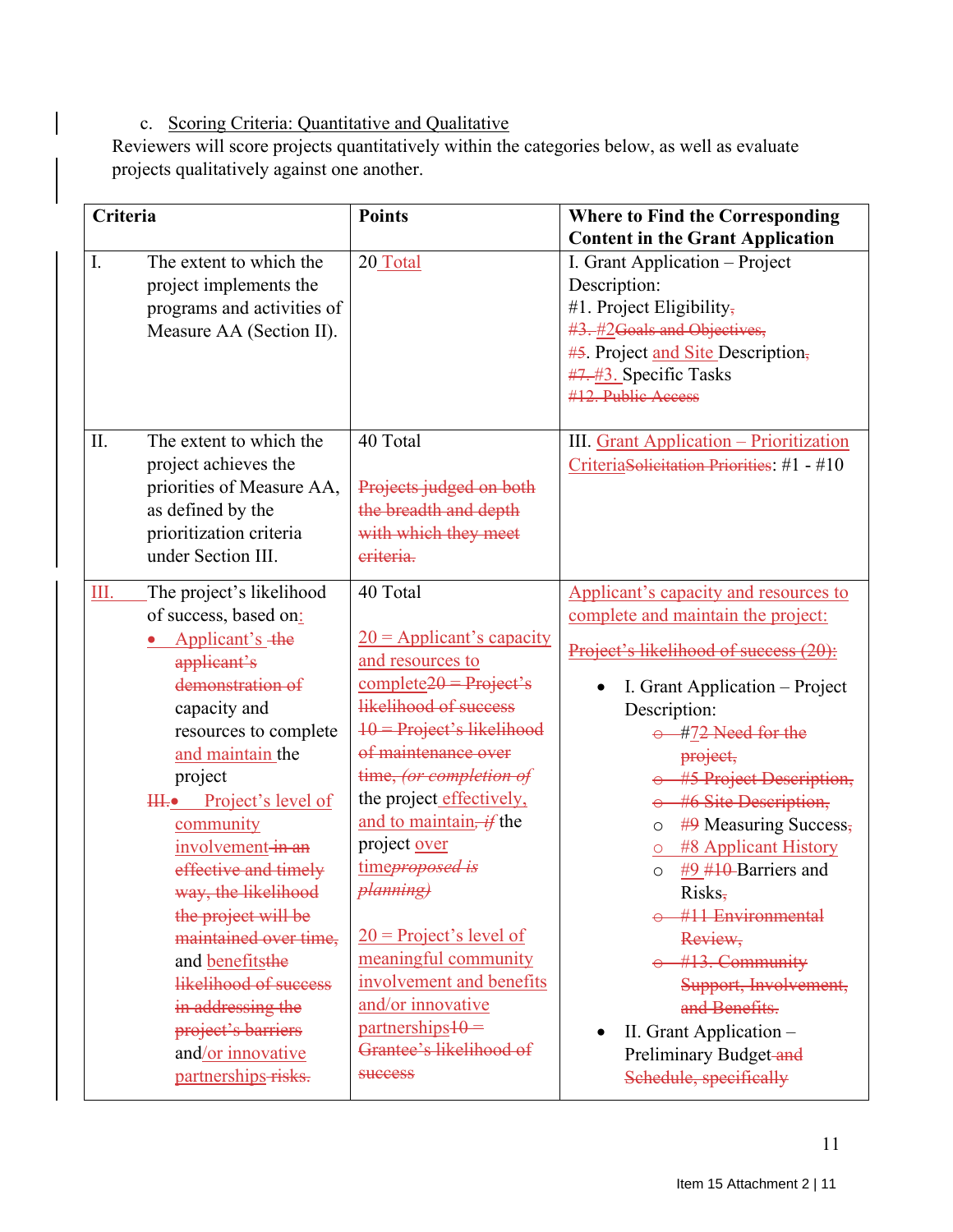|  | <b>Contingency Costs and</b>          |
|--|---------------------------------------|
|  | Uncertainties.                        |
|  | III. Grant Application -<br>$\bullet$ |
|  | Prioritization Criteria               |
|  |                                       |
|  | $\circ$ #3 Leveraging                 |
|  | Resources and                         |
|  | Partnerships-                         |
|  | o #7 Monitoring,                      |
|  | maintenance, and                      |
|  | stewardship                           |
|  | Project's levellikelihood of          |
|  | community involvement and benefits    |
|  | and/or innovative partnerships:       |
|  | maintenance overtime (10):            |
|  | I. Grant Application - Project        |
|  | Description:                          |
|  | $\circ$ #5 Project Partners           |
|  | e #6#6 Site Description,              |
|  | e #9 Measuring Success,               |
|  | #13. Community<br>$\circ$             |
|  | Support, Involvement,                 |
|  | and Benefits.                         |
|  | <b>H. Grant Application</b>           |
|  | <b>Preliminary Budget and</b>         |
|  | Sehedule.                             |
|  | III. Grant Application -              |
|  | Prioritization Criteria:              |
|  | #4 Economically<br>$\circ$            |
|  | disadvantaged                         |
|  | communities                           |
|  | e #5#2 Greatest Long-                 |
|  | term impact,                          |
|  | e #7 Monitoring,                      |
|  | maintenance, and                      |
|  | stewardship.                          |
|  | Grantee's likelihood of success (10): |
|  | • I. Grant Application Project        |
|  | Description:                          |
|  | o #4 Applicant and                    |
|  | Project History                       |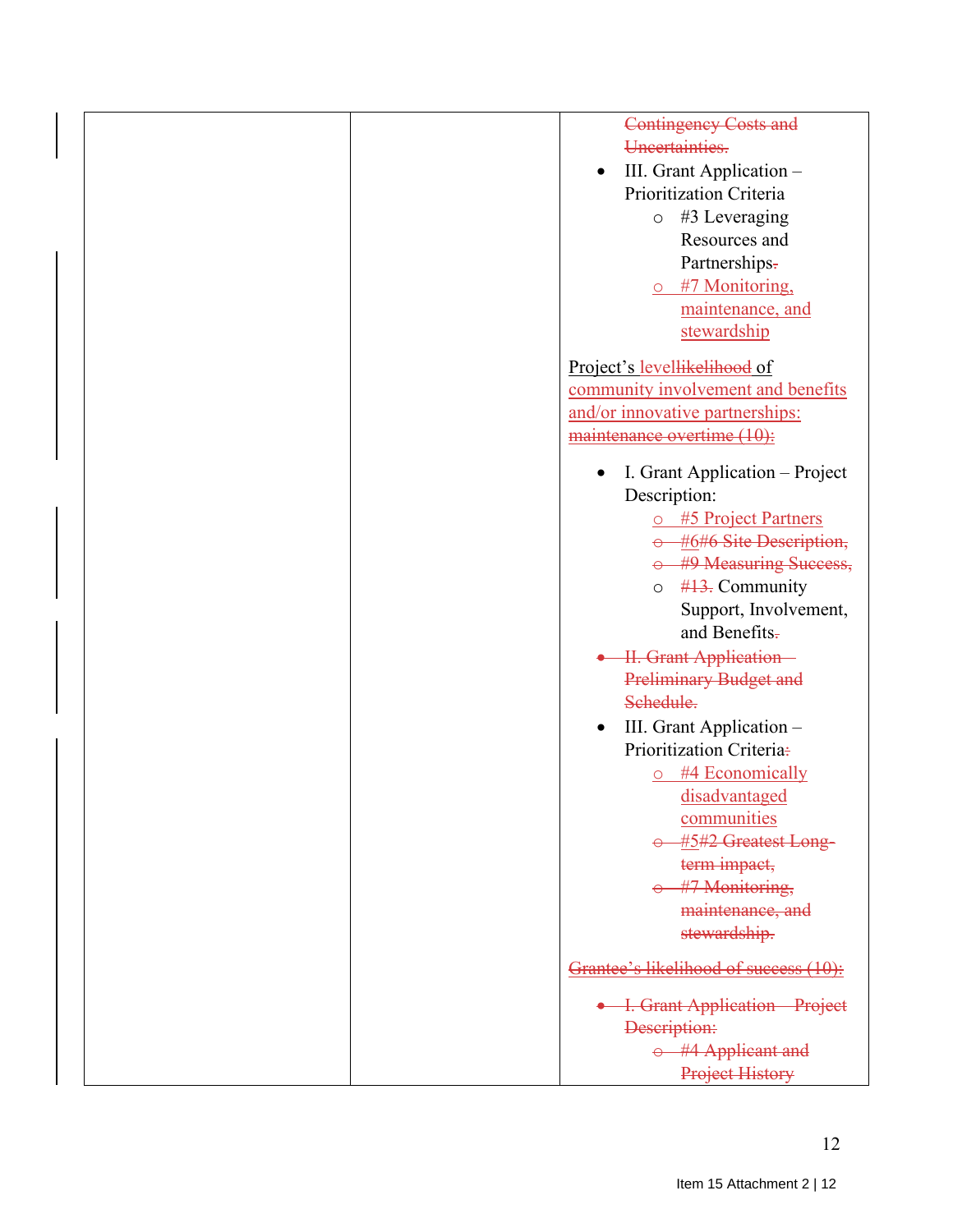|     | #13. Community<br>∩            |
|-----|--------------------------------|
|     | Support, Involvement,          |
|     | and Benefits to                |
|     | economy.                       |
|     | #6 Engage youth and<br>$\circ$ |
|     | young adults                   |
|     | H. Grant Application Checklist |
|     | items – Support Letters-       |
|     | <b>Preliminary Budget and</b>  |
|     | Sehedule.                      |
|     |                                |
| 100 |                                |

### **Quantitative Scoring**

Each of the three above point categories will be assigned a numerical rating using the following scoring tiers as a guide when evaluating how well the proposal addresses that category, as explained below.

To achieve the maximum amount of points, the proposal must provide clear, substantive, and coherent evidence that the proposed work will adequately address all relevant aspects of that category.

Proposals that describe in sufficient detail how the proposed work will effectively address multiple, or excel in a particular, aspect/s of a category can achieve up to 75% of a category's points. For example, projects can receive high scores for Section II by addressing most of the priorities adequately, or by addressing several of the priorities very well.

Proposals that address multiple or single aspects of a category without clearly describing how these aspects would result in measurable benefits will not receive more than half a category's points.

Proposals that need significant work may mention, but not adequately describe, how the proposal would meet some or one relevant aspect/s of that category, or not mention or adequately describe those aspects at all and shall not receive more than 25% of a category's points.

# **Additional Detail on Three Categories of Criteria Above**

### . Programs and Activities of Measure AA

. The four programs, and related activities, of Measure AA are listed in **Section II.d** above: *II. Eligibility and Required Criteria, d. Eligible Project Activities*. Eligible projects must implement at least one program, and related activity, of Measure AA. A proposal can receive high scores by either implementing many activities to an adequate degree or implementing a particular or few activities very well. In other words, a proposal will not rank higher just because it implements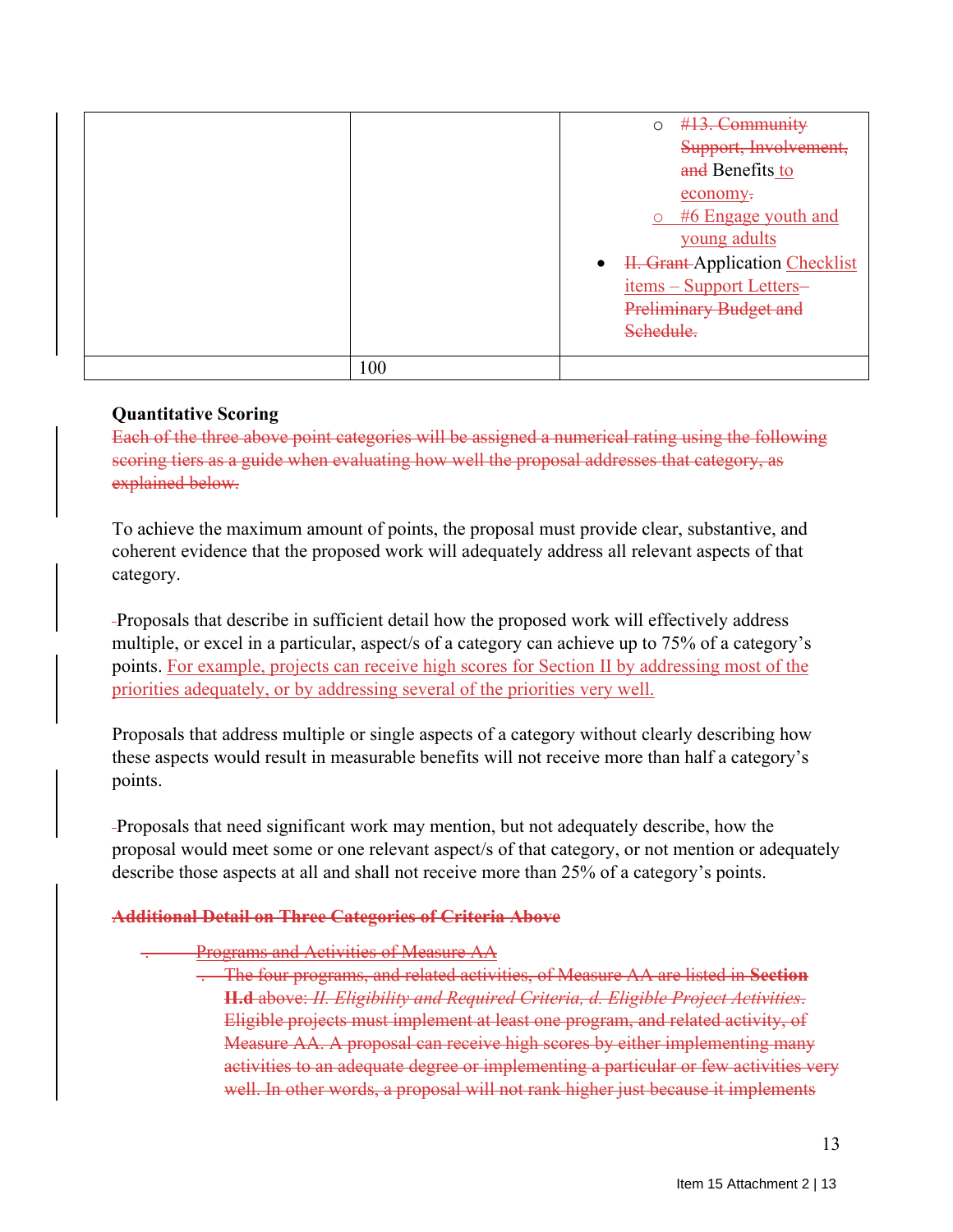more activities than other proposals, and the extent to which a project implements an activity will be considered in ranking proposals.

- . Measure AA Priorities
- . Measure AA Priorities are listed in **Section III** above: *Solicitation Priorities*. To excel in this category, a project proposal would meet all or most of the priority criteria outlined above, as interpreted by the Authority and explained in the footnotes of the above section. Projects will be judged both on the depth and breadth with which they meet criteria.
- . Likelihood of Success

. This category captures the likelihood of success of the project, the project's likelihood of maintenance overtime (or the likelihood the eventual project will get implemented, if the project proposed is a planning project), as well as the likelihood of success of the proposed grantee and project team. Overall, this category considers whether the proposal: is written consistently and according to instructions; includes a complete, reasonable and well thought-out scope of work, budget and schedule; identifies in its work plan how the project will be implemented (including obtaining permits, etc. if applicable); addresses the barriers and risks identified; and clearly demonstrates the applicant has the ability to successfully complete the project within the schedule and budget proposed. Applicants that excel across these elements will score highly in this category.

#### **Qualitative ReviewScoring**

In addition to quantitative points as described above, each proposal will have an additional qualitative reviews coring section. This The qualitative scoring section will include a space for reviewers to record the proposal's top three strengths, as well as the proposal's top three weaknesses, when considering Measure AA's four programs and related activities,  $\theta$  and the set of the set of AA's four programs and related activities. Section I above), Measure AA's priority criteria <del>(quantitative section II above),</del> and the applicant and project's likelihood of success . <del>(quantitative section III above).</del>

d. Grant Award

Based on proposal review and scoring, Authority authority staff will decided etermine which qualified applications to recommend to the Governing Board for funding, and the amount of funding to recommend. Authority staff will take, taking into account the project's merit and urgency relative to other eligible projects, the total amount of funding available for projects, and the readiness of the projects to proceed.<del>, and whether the Governing Board will be able to make</del> any necessary findings under the California Environmental Quality Act (CEQA). The Authority staff expects that it will finalize their listtake an average of funding recommendations three to foursix months afterfrom application submittal to Governing Board approval and at least one additional month for execution of the grant applications are due, and then will notify applicantsagreement.

#### e. Board Meetings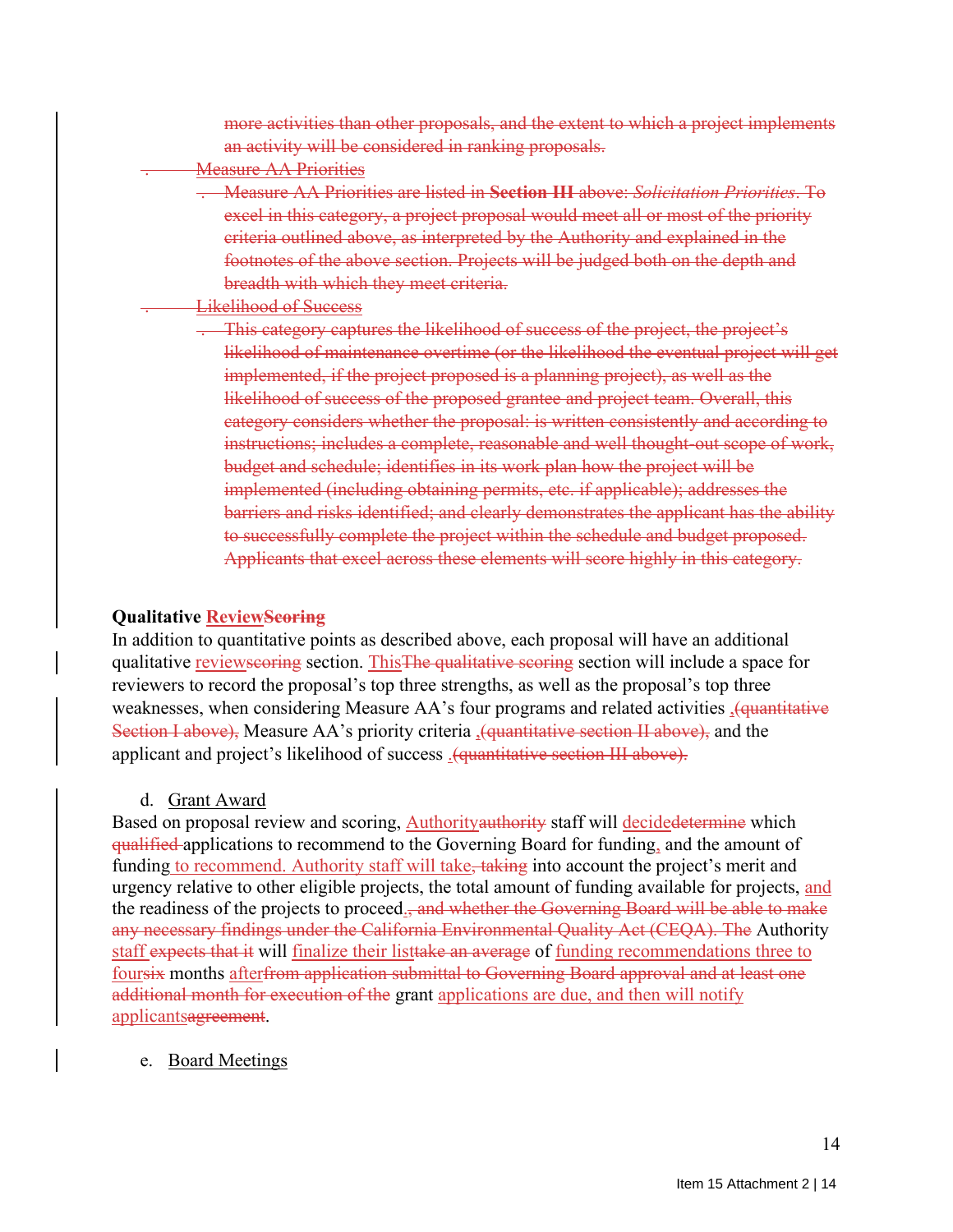The Governing Board will consider and make grant approvals at public meetings. The meeting schedule and materials will be made available to the public in advance, through the Authority's website.

The Governing Board will consider recommended grants and make any and all grant approvals at public meetings that are noticed in advance, with meeting materials made available in advance to the public. The Authority typically holds four public meetings per calendar year, though this number is subject to change as board meetings are held on an as-needed basis. The meeting schedule is published on the Authority's website. The agenda for each public meeting will be published on the Authority's website at least 72 hours in advance of the meeting. Staff will prepare a report for each proposed grant presented to the Governing Board at a public meeting. The staff report will describe the project, will explain how the project is consistent with and advances the purposes of the Authority's enabling legislation and Measure AA, and will be made available to the public in advance of the meeting.

# f. Grant Agreement

Once the Governing Board has approved a grant at a public meeting, Authority staff will prepare a grant agreement setting forth the terms and conditions of the grant. The grantee must sign the grant agreement and comply with its conditions in order to receive funds. Typical grant agreement provisions will include:

- Actual awards are conditional upon funds being available from the Authority.
- Grantees must submit a detailed project work program and budget and the names of any contractors.
- Grantees must provide proof that all necessary permits have been obtained.
- Grantees must provide proof of liability insurance and name the Authority as an additional insured.
- Where appropriate, grantees will be required to provide signage informing the public that the project received Authority grant funding.
- Grant funds will typically only be paid in arrears on a reimbursement basis, although advanced payments to small nonprofit organizations are allowable in some cases.
- Grantees must submit invoices and progress reports regularly, and at least quarterly.
- Grantees must meet project completion requirements (typically grants will include a 10% withholding that is not paid until the project is completed), including a final report as outlined in section VI.e Project Monitoring and Reporting, below.
- Grantee must agree to monitor and maintain the project for an agreed-upon time, typically for a period of 20 years, and if the grantee is not the landowner, the grantee must secure the landowner's written permission to monitor and maintain the project for that period.
- Grantees may be required to reimburse the Authority for some or all of the disbursed grant funds if the project is not satisfactorily completed.
- In executing the project for which the grant has been given, grantees will comply with all terms set forth in the grant agreement and all applicable federal, state, and local laws and regulations.
- The Authority requires grantees to negotiate, enter into and execute a project labor agreement with the local building trades council or councils, subject to certain conditions and exceptions outlined in its Resolution 22, adopted November 30, 2016.
- Grantees must agree to maintain records and may be subject to audits.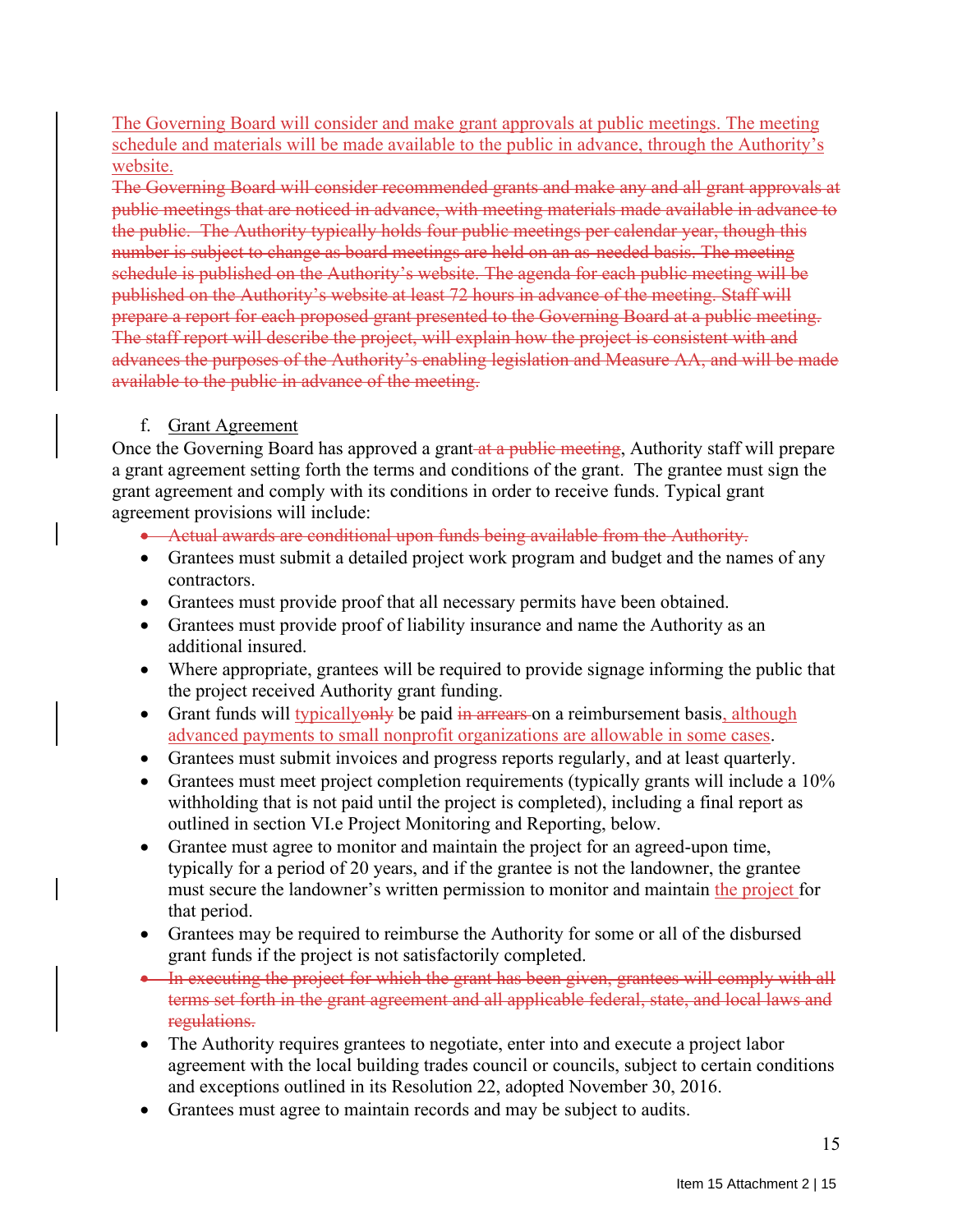• Construction projects will need to be bonded.

### **X.VI. Additional Information**

### a. Available Funding

The Authority expects to generate approximately \$25 million each year for twenty years for a total of \$500 million, which will be disbursed through grant rounds. Grantees have a as outlined in the Grant Guidelines, with no more than 5% going to cover the administration of the Restoration Authority. This 5% does not refer to or apply to prospective grantees, who will have a percentage limit of 15% for direct project management costs in their projects.

### b. Project Timeframe

The Authority may request that proponents of projects with schedules longer than five 3-5 years break their projects into phases and return to the Authority for the funding and authorization of each phase of the project.

### c. Funding Range

There is not a set funding range for proposals – past project budgets have ranged from, however the Authority encourages projects of at least several hundreds of thousands of dollars to, as well as multimillion-dollar projects. The Authority currently anticipates funding approximately 5-10 projects per grant round.

### d. Environmental Documents

The Authority is required to comply with CEQA and all other applicable environmental laws. Grant applicants must should consider whether their proposed project will trigger the need for an environmental impact report or negative declaration, or whether a CEQA exemption applies. How CEQA applies and the status of CEQA compliance must be addressed in the grant application. Grant applicants that are not potential CEQA lead agencies, e.g., nongovernmental organizations, should work with a lead agency, e.g., the planning department of the city or county in which the project is located, to determine the CEQA requirements. to determine whether their proposed project will trigger the need for an environmental impact report or negative declaration, or whether a CEQA exemption applies. Additionally, grant applicants should consider all other applicable environmental laws and address compliance in the grant application.

# e. Project Monitoring and Reporting

All grant applications must include a plan formonitoring and reporting component that explains how the effectiveness of the project will be measured and reported. Monitoring The monitoring and reporting component will vary depending on the nature of the project and may include regional monitoring approaches as appropriate. Authority staff may The grant application evaluation will assess the robustness of the proposed monitoring program. In addition, Authority staff will work with grantees to develop appropriate monitoring and reporting templates and procedures.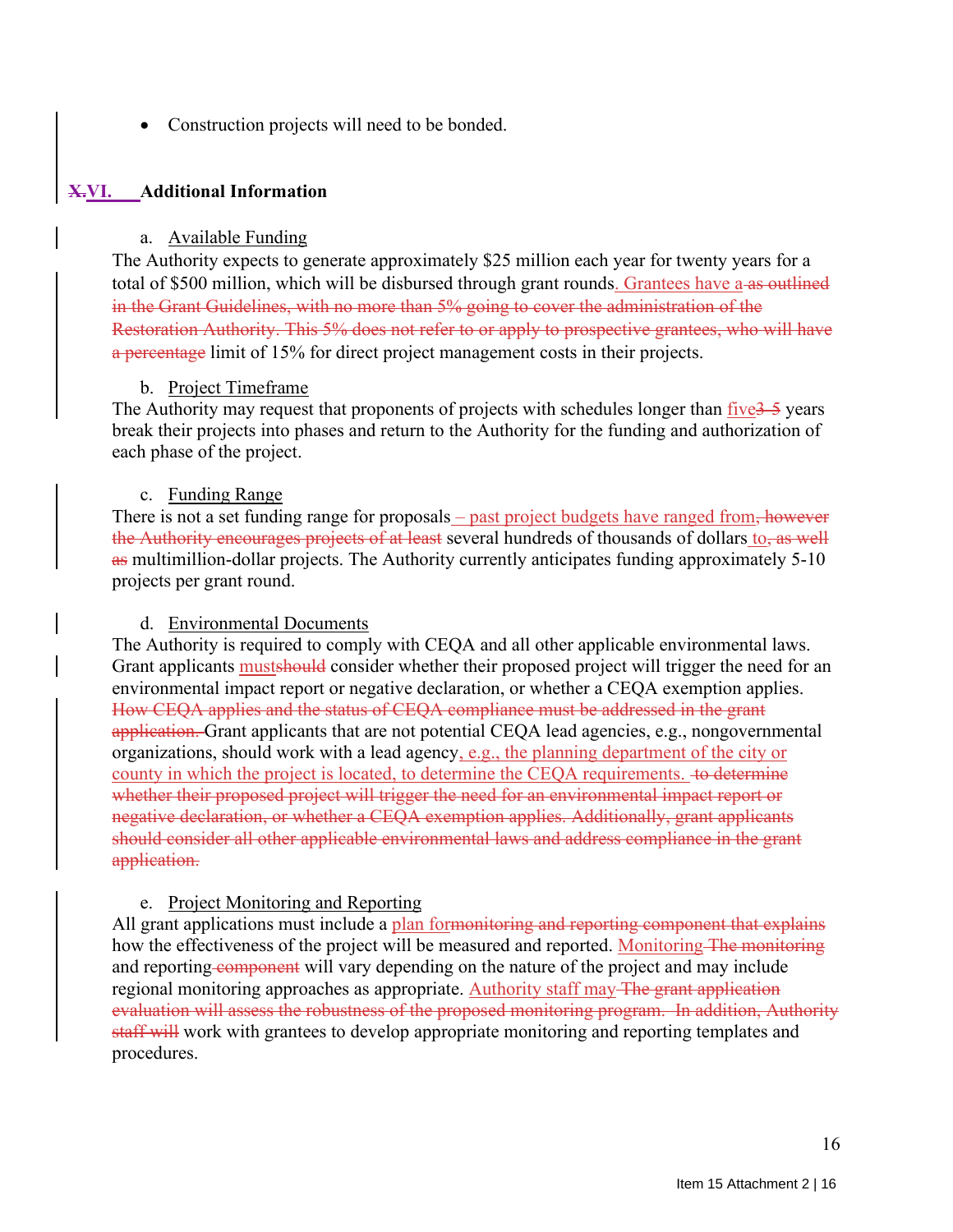All projects must complete a final report, including a lessons-learned summary report fully and elearly describing lessons learned under all phases of the project including design, construction and monitoring. Lessons learned should focus on project trouble areas and issues to be addressed as a guide to helping future projects to avoid these issues to the extent possible. The Authority's monitoring requirements will seek to assess the ongoing effectiveness of the project. The Authority does not currently intend to require monitoring activities that exceed monitoring needed to measure and report project effectiveness.

### f. Pilot Projects

Pilot and demonstration projects are eligible under this grant program and serve to enhance our technical understanding of methods and approaches that improve our ability to design and construct "nature based" approaches to wetlands enhancement and flood protection around the Bay.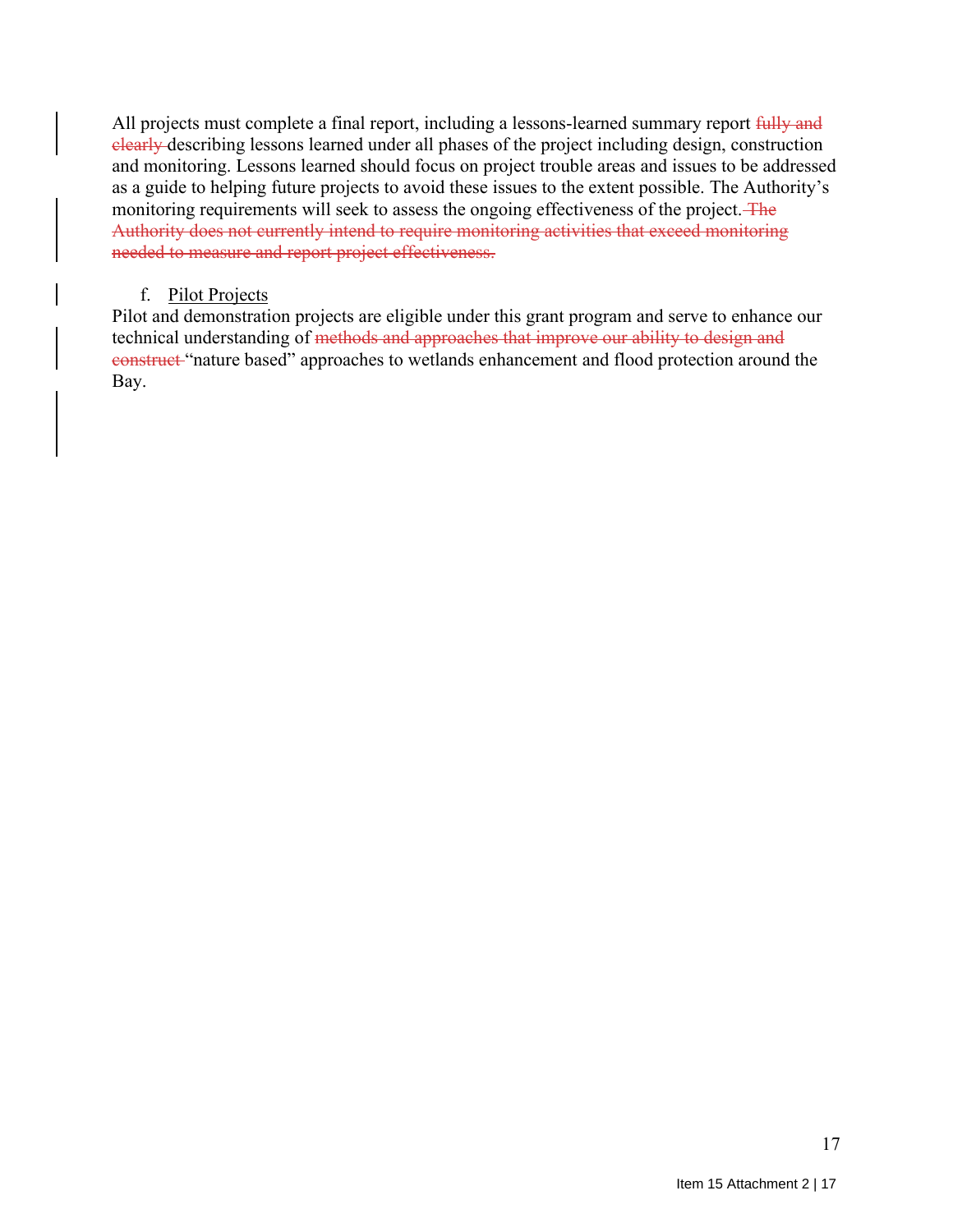# **XI.VII. Grant Application**

Please check the Authority's [website](http://www.sfbayrestore.org/) to access the Grant Application, linked under the [Restoration Authority Grants](http://www.sfbayrestore.org/restoration-authority-grants) tab.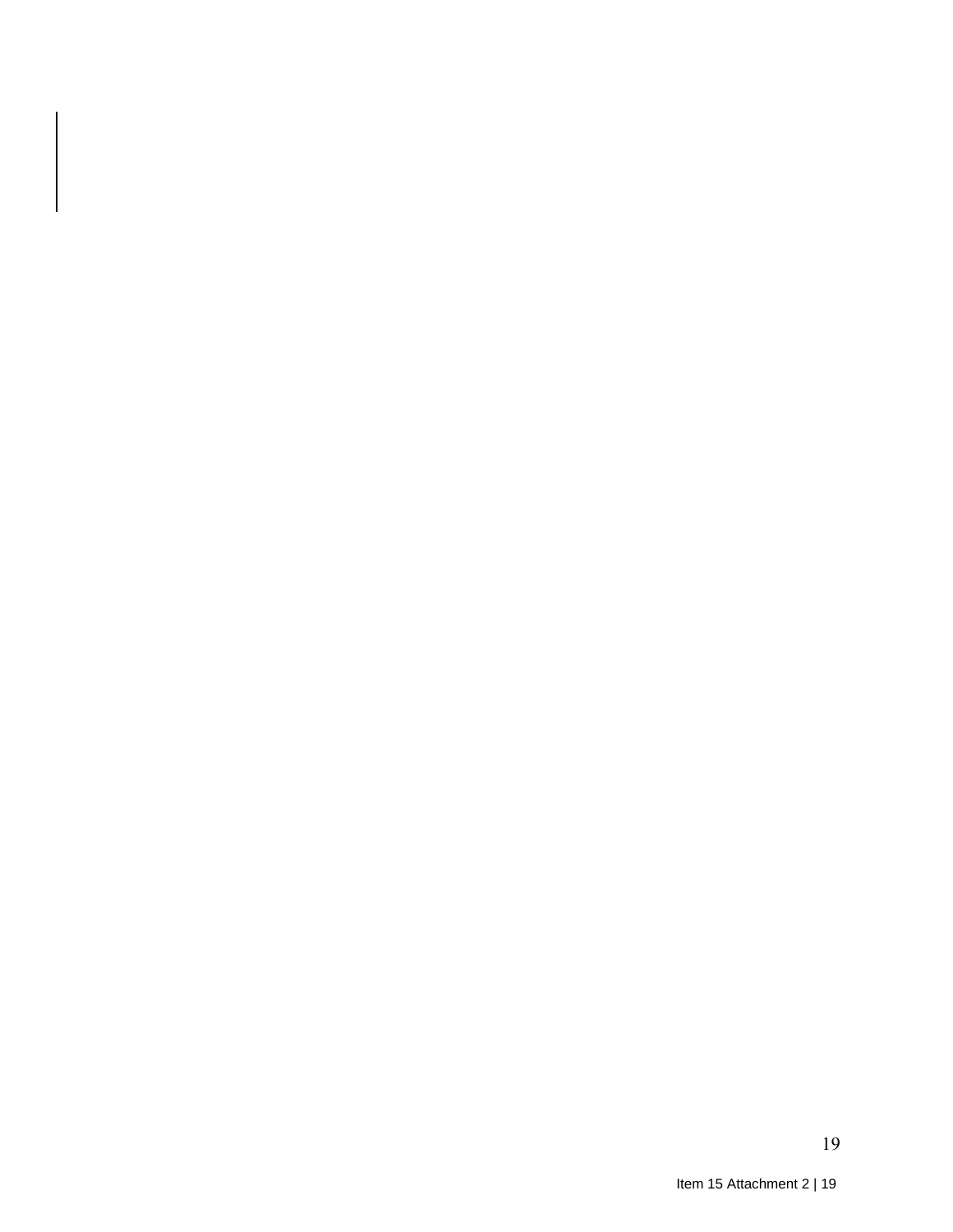# **APPENDICES**

Appendix A: Selection Criteria of the the Coastal Conservancy's SCC's San Francisco Bay Area Conservancy Program, the the San Francisco Bay Conservation and Development CommissionBCDC's Coastal Management Program, and the the San Francisco Bay Joint VentureSFBJV's Implementation Strategy and Project List Link Relevant Sections of the San Francisco Bay Restoration Authority Act

**Appendix B:** Full Citations for Regional Plans Most Relevant to the Grant Program

**Appendix C:** Delta Primary Zone Map

**Appendix D:** Definitions and Clarifications of Eligibility Criteria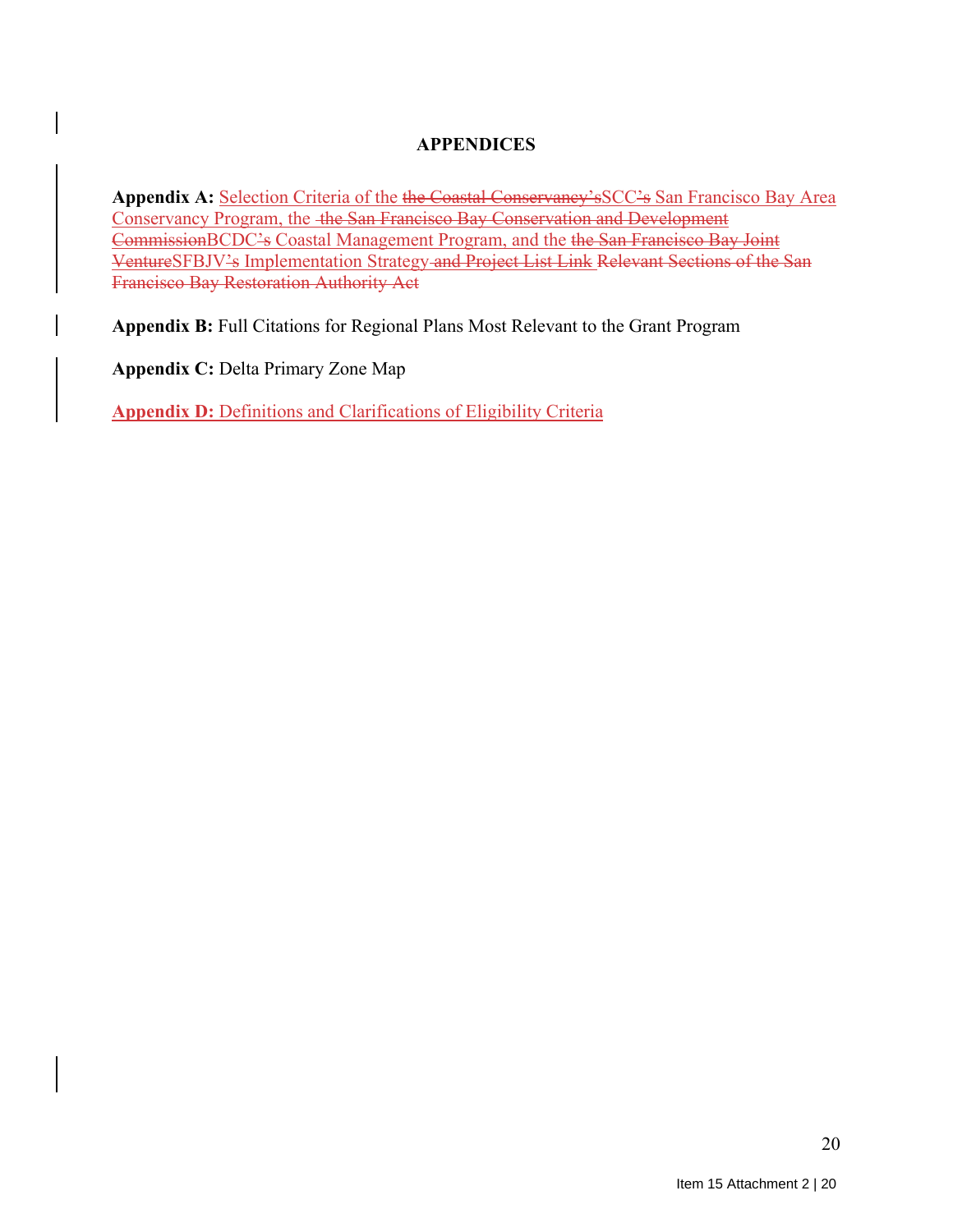$\overline{1}$  $\overline{\phantom{a}}$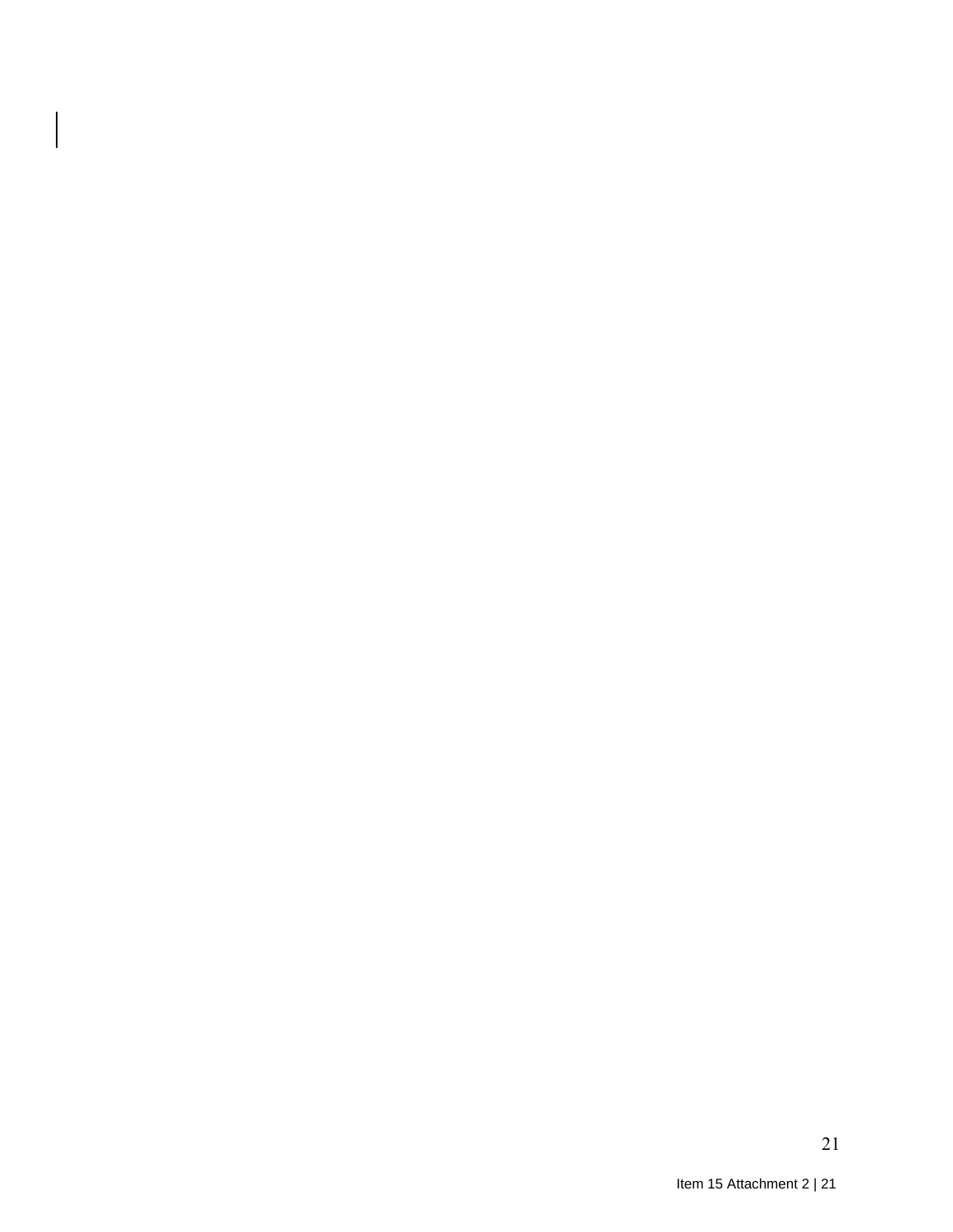**Appendix A: Selection Criteria of the Coastal Conservancy'sSCC San Francisco Bay Area Conservancy Program, the San Francisco Bay Conservation and Development Commission'sBCDC Coastal Management Program, and the San Francisco Bay Joint Venture'sSFBJV Implementation Strategy and Project List Link** 

Please see below for additional detail regarding bullet point i above under section III. Solicitation Priorities.

### **I. State Coastal Conservancy's (SCC) San Francisco Bay Area Conservancy Program**

- 1. "Are supported by adopted local or regional plans<sup>12</sup>;
- 2. Are multijurisdictional or serve a regional constituency;
- 3. Can be implemented in a timely way;
- 4. Provide opportunities for benefits that could be lost if the project is not quickly implemented;
- 5. Include matching funds from other sources of funding or assistance."

# **II. San Francisco Bay Conservation and Development Commission's (BCDC) Coastal Management Program**

The San Francisco Bay Conservation and Development Commission's Coastal Management Program is based on the provisions and policies of the McAteer-Petris Act, the Suisun Marsh Preservation Act of 1977, the San Francisco Bay Plan, the Suisun Marsh Protection Plan, and the Commission's administrative regulations. The McAteer-Petris Act and the Bay Plan apply to the entire Bay, while the Suisun Marsh Preservation Act and Suisun Marsh Protection Plan apply only to Suisun Marsh.

The Bay Plan elements most relevant to this grant program (see Appendix B)-include policies related to habitat goals, climate change resilience, setting goals and success criteria, monitoring and adaptive management, public access, and mosquito abatement, fill for habitat restoration, and environmental justice and social equity. Consistency with these policies is required in order to obtain a permit for project construction from the San Francisco Bay Conservation and Development Commission. View the full Bay Plan here: [http://www.bcdc.ca.gov/plans/sfbay\\_plan.html.](http://www.bcdc.ca.gov/plans/sfbay_plan.html)

### **III. San Francisco Bay Joint Venture's (SFBJV) Implementation Strategy**

Applicants may describe how their project is consistent with the Joint Venture's Implementation Strategy, indicatemust either demonstrate that their project is on the Joint Venture's project list, and/-or indicate that they consultedeonsult with the Joint Venture prior to applying for funding to assess whetherand characterize their project would be eligible foreonsistency with the Joint Venture projects election criteria of the list.

 $12$  See Appendix B for a list of relevant local and regional plans.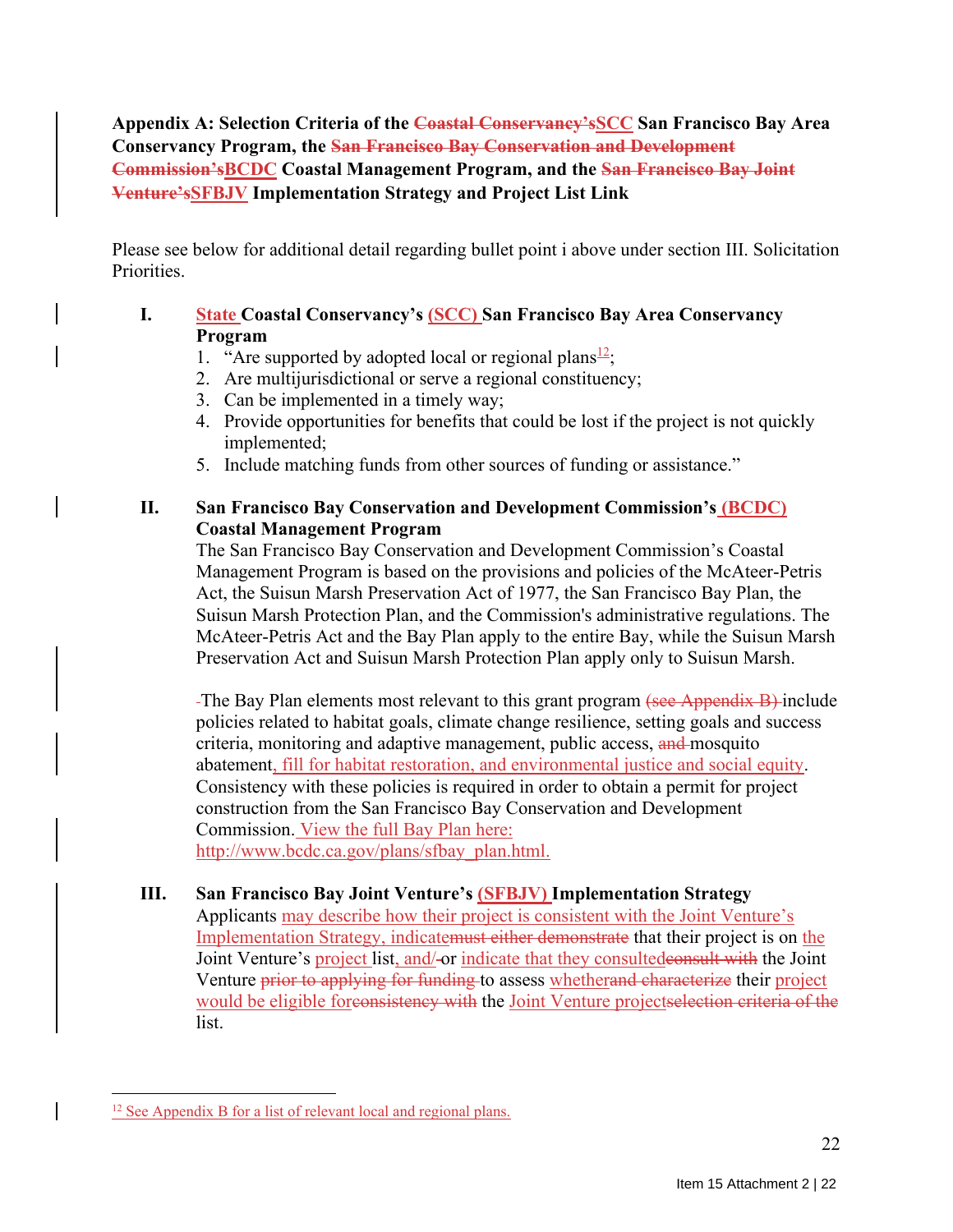- San Francisco Bay Joint Venture Implementation Strategy: [https://www.sfbayjv.org/estuarybook.phph](https://www.sfbayjv.org/estuarybook.php)ttp://www.sonic.net/~sfbayjv/estuar ybook.php
- San Francisco Bay Joint Venture Project List: <http://www.ecoatlas.org/regions/adminregion/sfbjv/projects> San Francisco Bay Joint Venture Projects Information: <http://www.sfbayjv.org/projects.php>
- •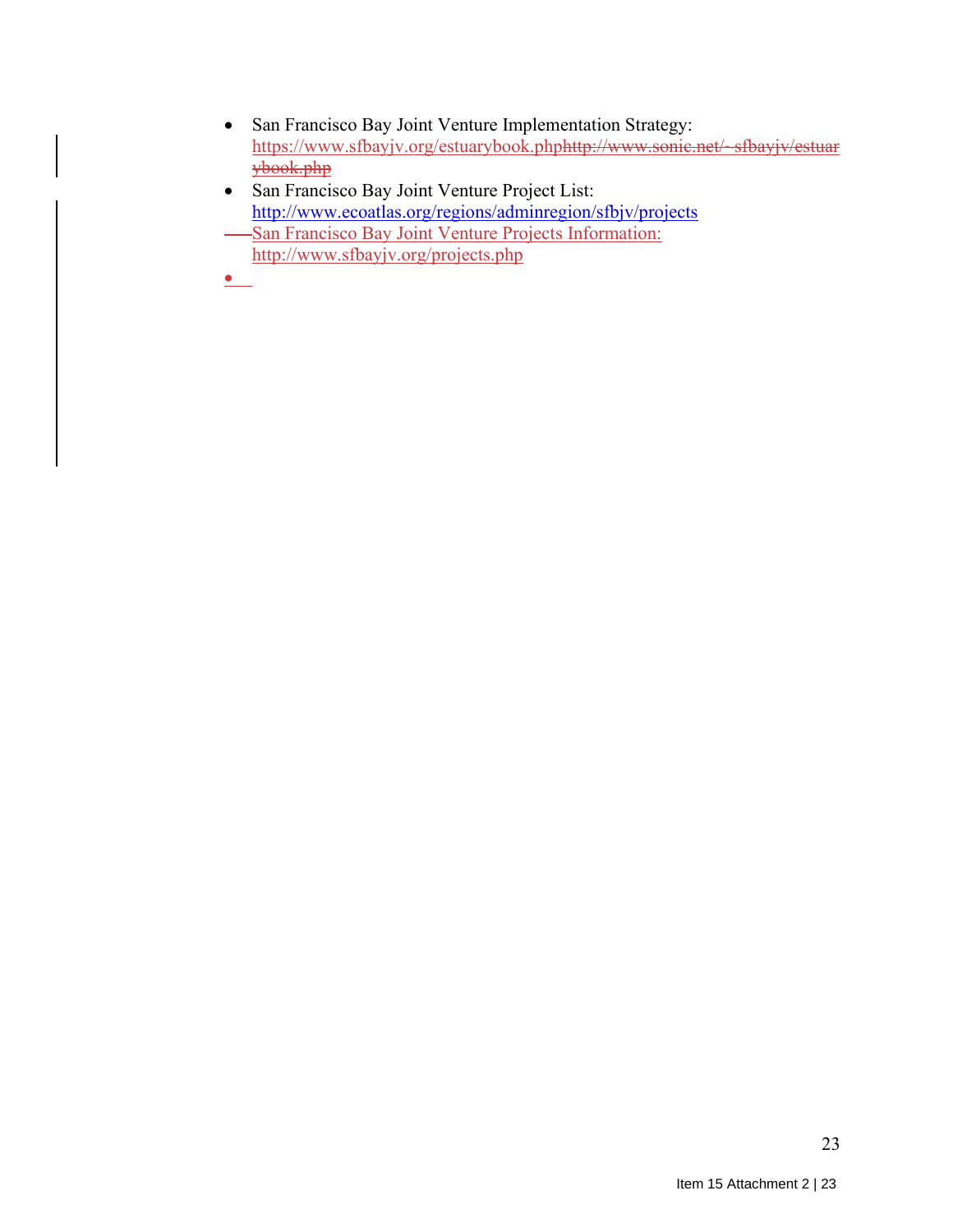### **Appendix B: Full Citations for Regional Plans Most Relevant to the Grant Program**

The Restoration Act states that the Authority will "give priority to projects that, to the greatest extent possible, meet the selection criteria of and are consistent with the State Coastal Conservancy's San Francisco Bay Area Conservancy program (in accordance with subdivision (c) of Section 31163 of the Public Resources Code)." One of these criteria is, "Are supported by adopted local or regional plans." Full citations for the regional plans the Authority considers most relevant to the grant program are provided below.

*Restoring the Estuary: An Implementation Strategy for the San Francisco Bay Joint Venture*. (2001.) San Francisco Bay Joint Venture. [httpshttp://www.sonic.net/~sfbayjv.org/estuarybook.php](https://www.sfbayjv.org/estuarybook.php)

*The Baylands and Climate Change: What We Can Do. Baylands Ecosystem Habitat Goals Science Update 2015. (*2015.) California State Coastal Conservancy. <http://baylandsgoals.org/science-update-2016/>

*Recovery Plan for Tidal Marsh Ecosystems for Northern and Central California.* (2013.) U.S. Fish & Wildlife Service. [https://www.fws.gov/sacramento/ES/Recovery-Planning/Tidal-](https://www.fws.gov/sacramento/ES/Recovery-Planning/Tidal-Marsh/Documents/TMRP_Volume1_RP.pdf)[Marsh/Documents/TMRP\\_Volume1\\_RP.pdf](https://www.fws.gov/sacramento/ES/Recovery-Planning/Tidal-Marsh/Documents/TMRP_Volume1_RP.pdf)

*San Francisco Bay Subtidal Habitat Goals Report: Conservation Planning for the Submerged Areas of the Bay.* (2010.) California State Coastal Conservancy, Ocean Protection Council, NOAA National Marine Fisheries Service and Restoration Center, San Francisco Bay Conservation and Development Commission, San Francisco Estuary Partnership. <http://www.sfbaysubtidal.org/report.html>

*Comprehensive Conservation and Management Plan for the San Francisco Estuary.* (2016.) San Francisco Estuary Partnership. [http://www.sfestuary.org/wp](http://www.sfestuary.org/wp-content/uploads/2016/10/CCMPFinalOct2016.pdf)[content/uploads/2016/10/CCMPFinalOct2016.pdf](http://www.sfestuary.org/wp-content/uploads/2016/10/CCMPFinalOct2016.pdf)

*Surviving the Storm.* (2015.) Bay Area Council Economic Institute. <http://documents.bayareacouncil.org/survivingthestorm.pdf>

*San Francisco Bay Trail Plan: A Recreational Ring Around San Francisco Bay.* (1989.) Association of Bay Area Governments. [http://baytrail.org/wp-content/uploads/2015/12/San-](http://baytrail.org/wp-content/uploads/2015/12/San-Francisco-Bay-Trail_-Bay-Trail-Plan-Summary.pdf)[Francisco-Bay-Trail\\_-Bay-Trail-Plan-Summary.pdf](http://baytrail.org/wp-content/uploads/2015/12/San-Francisco-Bay-Trail_-Bay-Trail-Plan-Summary.pdf)

*San Francisco Bay Trail Design Guidelines & Toolkit* (2016.) San Francisco Bay Trail. [http://baytrail.org/pdfs/BayTrailDGTK\\_082616\\_Web.pdf](http://baytrail.org/pdfs/BayTrailDGTK_082616_Web.pdf)

*Enhanced San Francisco Bay Area Water Trail Plan.* (2011.) California State Coastal Conservancy.

http://scc.ca.gov/webmaster/ftp/pdf/sccbb/2011/1103/20110317Board08 SF Bay Area Water [Trail\\_Ex3.pdf](http://scc.ca.gov/webmaster/ftp/pdf/sccbb/2011/1103/20110317Board08_SF_Bay_Area_Water_Trail_Ex3.pdf)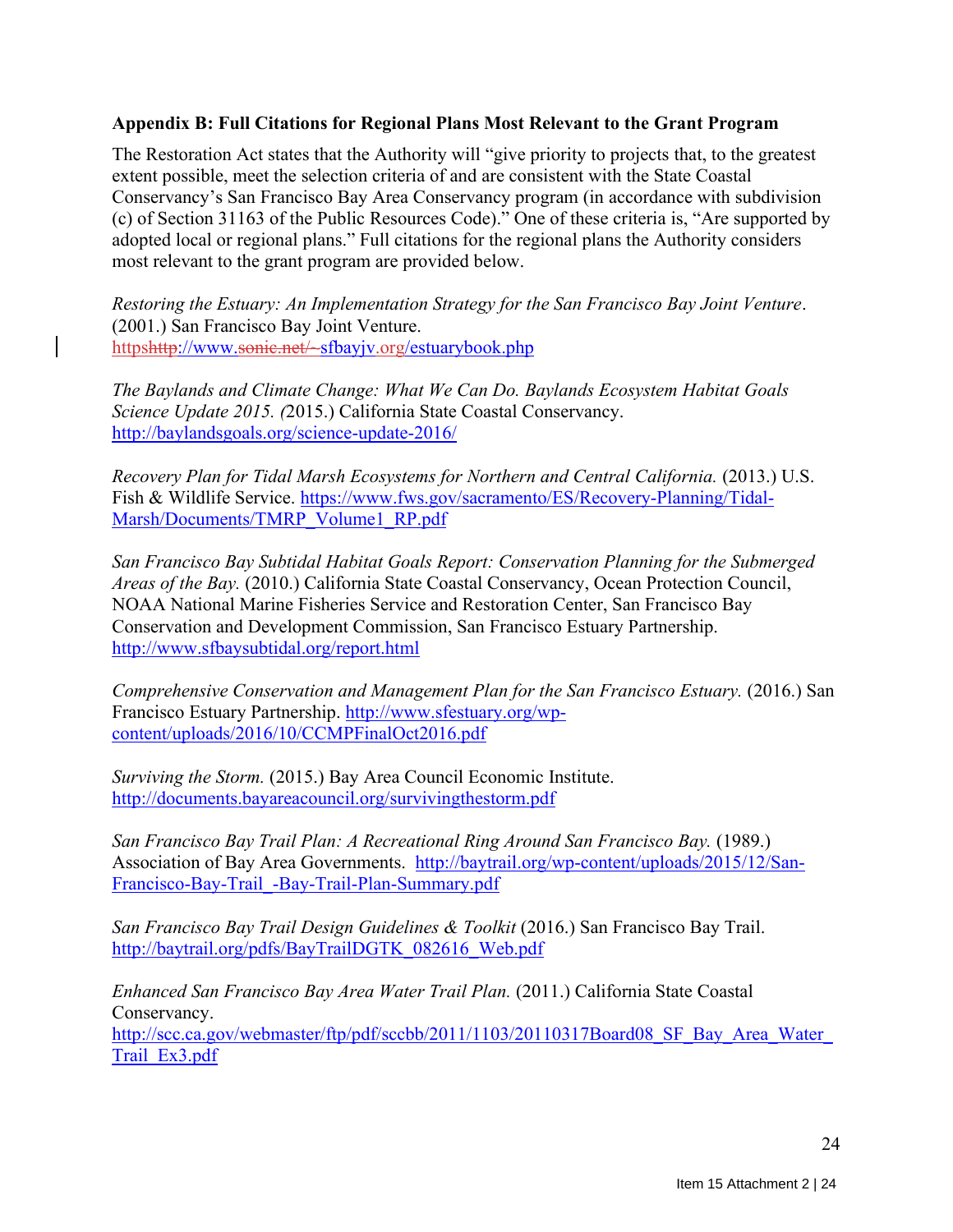*Water Quality Control Plan for the San Francisco Bay Basin (Basin Plan).* (2017.) San Francisco Bay Regional Water Quality Control Board. [http://www.waterboards.ca.gov/sanfranciscobay/basin\\_planning.shtml#basinplan](http://www.waterboards.ca.gov/sanfranciscobay/basin_planning.shtml#basinplan)

*Long-Term Management Strategy for the Placement of Dredged Material in the San Francisco Bay Region, Management Plan* (2001.) U.S. Army Corps of Engineers, U.S. Environmental Protection Agency, San Francisco Bay Conservation and Development Commission, San Francisco Bay Regional Water Quality Control Board. <http://www.spn.usace.army.mil/Portals/68/docs/Dredging/LMTS/entire%20LMTF.pdf>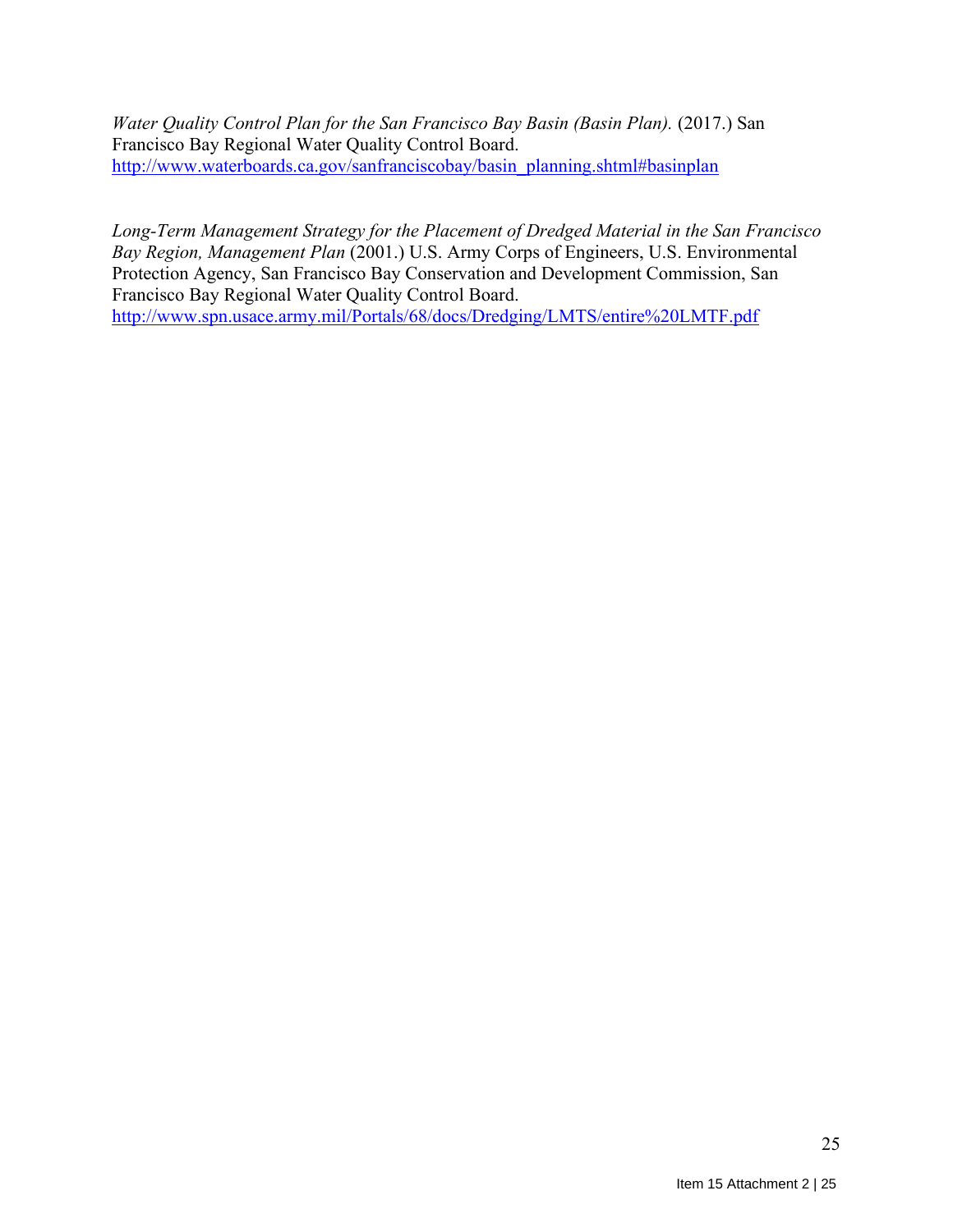

**Appendix C: Delta Primary Zone Map<sup>13</sup>**

<sup>13</sup> Source: Water Education Foundation: http://www.watereducation.org/aquapedia/sacramento-san-joaquin-deltaland-use-and-boundaries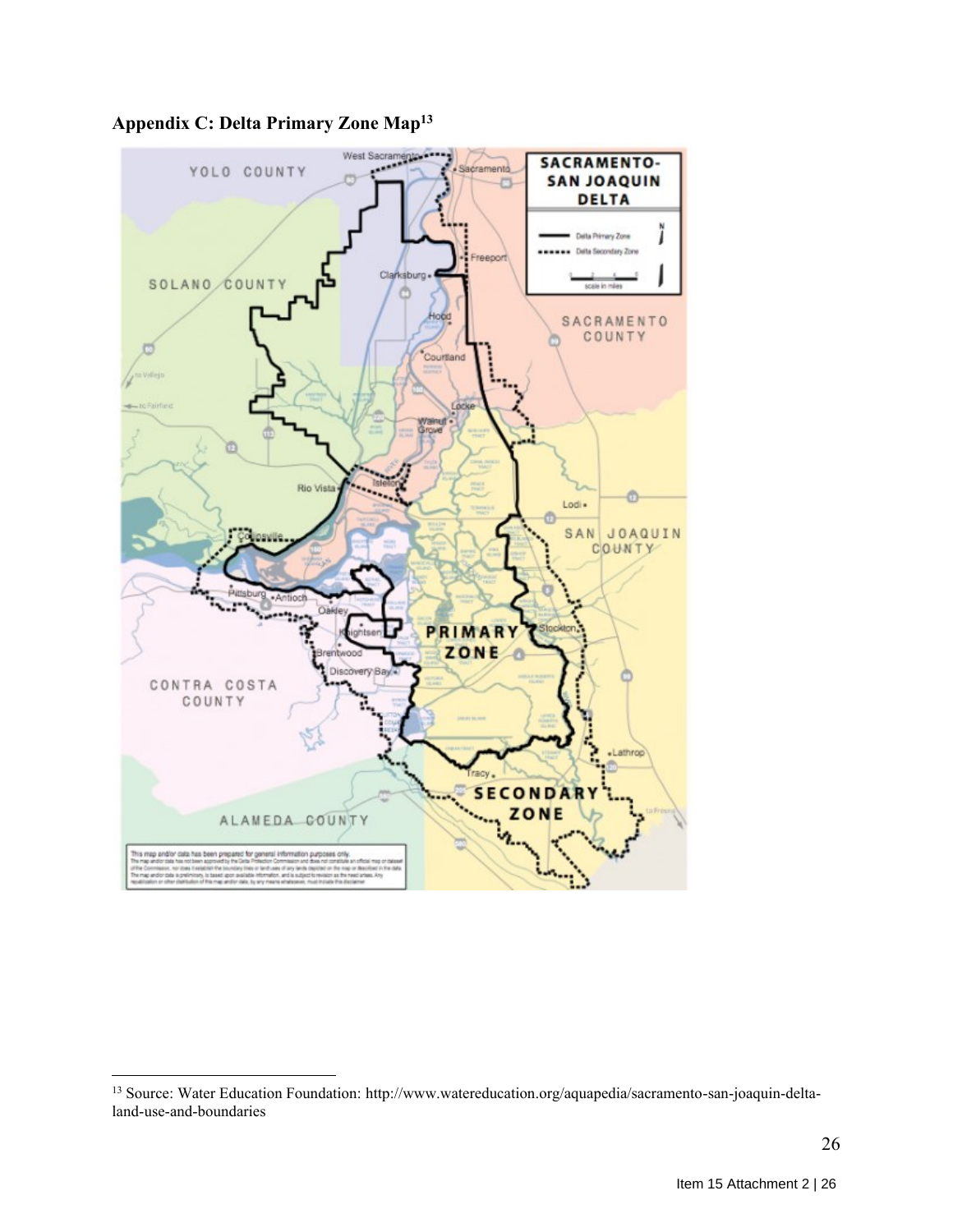# **Appendix D: Definitions and Clarifications of Eligibility Criteria**

Eligibility is based on a combination of requirements of the Restoration Act and Measure AA.

### **1. Eligible Project Locations**

According to Measure AA, to be eligible for funding, projects must be located "along the Bay shorelines" within one of the nine Bay Area counties. In addition, Measure AA states, "The shorelines include the shorelines of San Francisco Bay, San Pablo Bay, Carquinez Strait, Suisun Bay, and most of the Northern Contra Costa County Shoreline to the edge of the Delta Primary Zone."

A. Definition of "Along the Bay Shorelines"

The question is how far from the shoreline a project may be located. "Baylands" is the technical term adopted by the science community within *Baylands Ecosystem Habitat Goals* (1999) to refer to the areas adjacent to the Bay that are of primary ecological important to it; it defines these as "the lands that lie between the maximum and minimum elevations of the tides over multiyear cycles, including those areas that would be covered by the tides in the absence of levees or other unnatural structures." Additionally, the 2015 Science Update to the goals report *(The Baylands and Climate Change: What We Can Do*) recognizes the importance of transition zones moving inland above the extent of high tide, as well as the need to plan ahead for the effects of sea level rise. Therefore, the Authority defines "along the Bay shorelines" to include these important lands adjacent to the Bay.

B. Definition of "Creek Outlets"

Measure AA states that eligible projects may: "Clean and enhance creek outlets where they flow into the Bay" or "Provide nature-based flood protection through wetland and habitat restoration along the Bay's edge and at creek outlets that flow to the Bay." However, these descriptions of eligible project activities still fall under more general requirement for projects to be located "along Bay shorelines." Therefore, the Authority interprets the language of Measure AA regarding creek outlets to mean that projects located in rivers or creeks also must be located along the Bay, i.e. adjacent to the part of the river or creek subject to tidal action. This area is also referred to as being below the head of tide. Similar consideration of the value of transitional habitats and the effects of future sea level rise should be made when considering the extent of creek outlets.

C. Conclusion

To be eligible, projects must be located within the nine Bay Area counties along the shorelines of San Francisco Bay, San Pablo Bay, Carquinez Strait, Suisun Bay, and most of the Northern Contra Costa County Shoreline to the edge of, but not including, the Delta Primary Zone, that are in areas consistent with guidance provided in the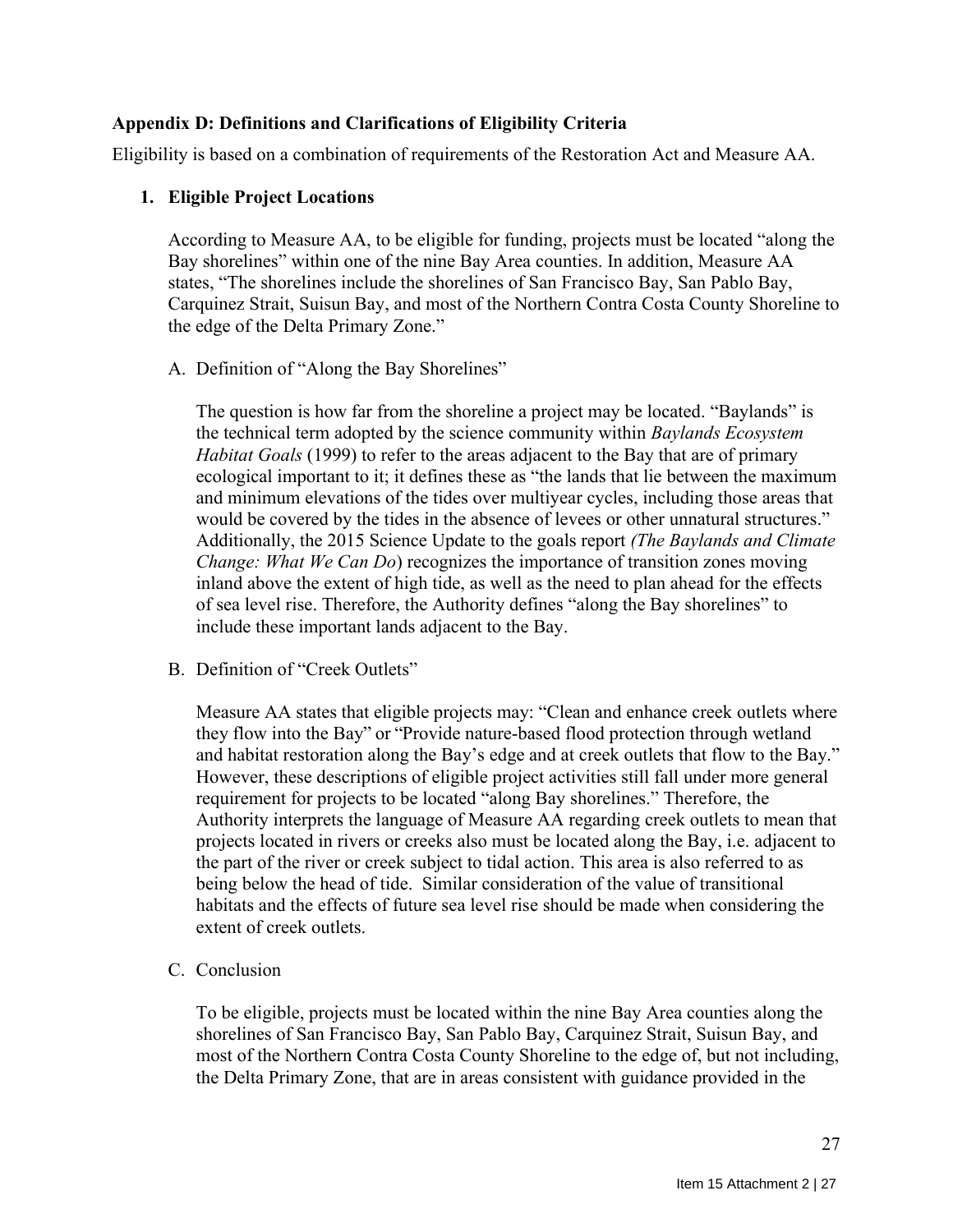# *Baylands Ecosystem Habitat Goals Science Update* (2015) and *Subtidal Habitat Goals Report* (2010), including:

- In subtidal areas (lying below mean low tide), within a reasonable distance of the shoreline;
- In baylands, i.e., areas that lie between the maximum and minimum elevations of the tides over multiyear cycles, including those areas that would be covered by the tides in the absence of levees or other unnatural structures, including the portion of creeks or rivers located below the head of tide; or
- On uplands adjacent to potential or actual tidal wetlands that can provide transitional habitat and/or marsh migration space, as well as areas that are needed to enhance the project's resilience to projected sea level rise.

# **2. Eligible Project Activities**

The Authority will fund activities described under the four program areas in Measure AA. In addition, the Authority interprets eligible project activities according to the Restoration Act, as described below.

A. Habitat Projects

The Restoration Act calls for funding projects that "restore, protect, or enhance tidal wetlands, managed ponds, or natural habitats" (Section 66704(b)). The Authority defines "natural habitats" as those consistent with existing guidance on baylands, riparian and subtidal habitats (see relevant local or regional plans, Appendix E); these can include habitats that have been modified by human activity but still provide tangible wildlife support and/or ecological value. Projects should restore, protect or enhance habitat for native species, including native plants.

B. Flood Management and Public Access Projects

The Restoration Act states that eligible projects include those that provide or improve flood management features or public access or recreational amenities "that are part of a project to restore, enhance, or protect tidal wetlands, managed ponds, or natural habitats" (Section 66704.5(b)). The Authority interprets this to mean that such projects will be considered eligible for funding if they are part of a restoration project that is in the planning stages, underway, or partially complete. In general, such elements will be considered part of a restoration project if they are included in the plan, environmental documents and/or permits for the particular habitat restoration project with which they are associated. Therefore, closing a trail gap or extending a project levee are eligible activities if the elements are or were part of a habitat restoration project as described above.

# **3. Eligible Project Phases**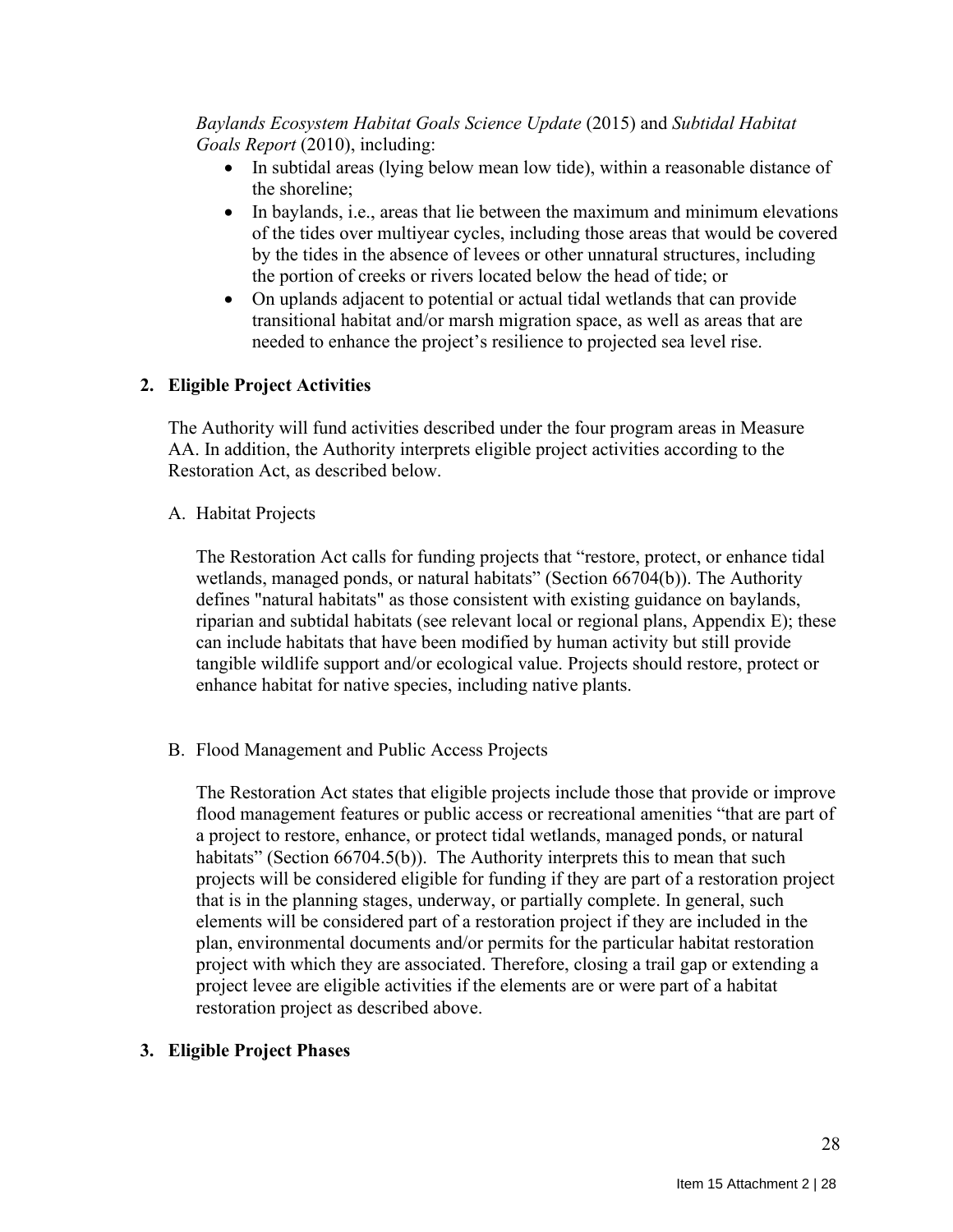According to the Restoration Act, grant funds may be used to support "all phases of planning, construction, monitoring, operation, and maintenance of [eligible projects]." The Authority interprets "all phases of planning [and] construction" of a project" to include acquisition, planning, design, environmental studies, permitting, construction, monitoring and evaluation, operation, scientific studies as part of the project to guide adaptive management, and maintenance. In addition, an acquisition may be considered an eligible project.

The Authority will consider funding acquisitions (fee and/or less-than-fee (e.g. easement) interests in land where demonstrably significant opportunity exists to either protect existing natural baylands resources from loss, degradation or development or to meaningfully enhance or restore baylands resources and/or provide habitat-related public access and flood benefits<sup>14</sup>. In general, the Authority will seek to fund the least costly, most efficient and effective method of securing the long-term benefits of site tenure; acquisitions will therefore be judged on the tangibility, significance and likelihood of success of the eventual restoration or enhancement opportunity. In addition to the eligibility and prioritization criteria for any other Measure AA-funded project, eligible acquisitions must:

- Be transacted with willing sellers;
- Be for no more than fair market value as determined in an approved appraisal pursued at or above USPAP standards;
- Have legal access to the property and be acceptably free and clear of defects of title;
- Be free of contamination that could impact the projected use and benefits of the property, as demonstrated through a Phase I environmental assessment or higherlevel site analysis;
- Be secured in perpetuity for the Measure AA-purposes. For any acquisition by a private entity, a third-party public entity must partner to secure the public's interest in the acquisition.
- If an easement, include terms sufficient to achieve the protection, restoration, or public access purposes of the easement.

# **4. Eligible Grantees**

According to the Restoration Act (Section 66704.5(a)), the Authority may award grants to "public and private entities, which include but are not limited to owners and operators of shoreline parcels in the San Francisco Bay Area." The Authority interprets this to mean that eligible grantees also include federal, state, local agencies, tribal governments, and nonprofit organizations.

# **5. Additional Eligibility Considerations**

A. Voluntary vs. Mitigation Projects

<sup>&</sup>lt;sup>14</sup> Please include details of the restoration benefits of the project in the project description section of the application.